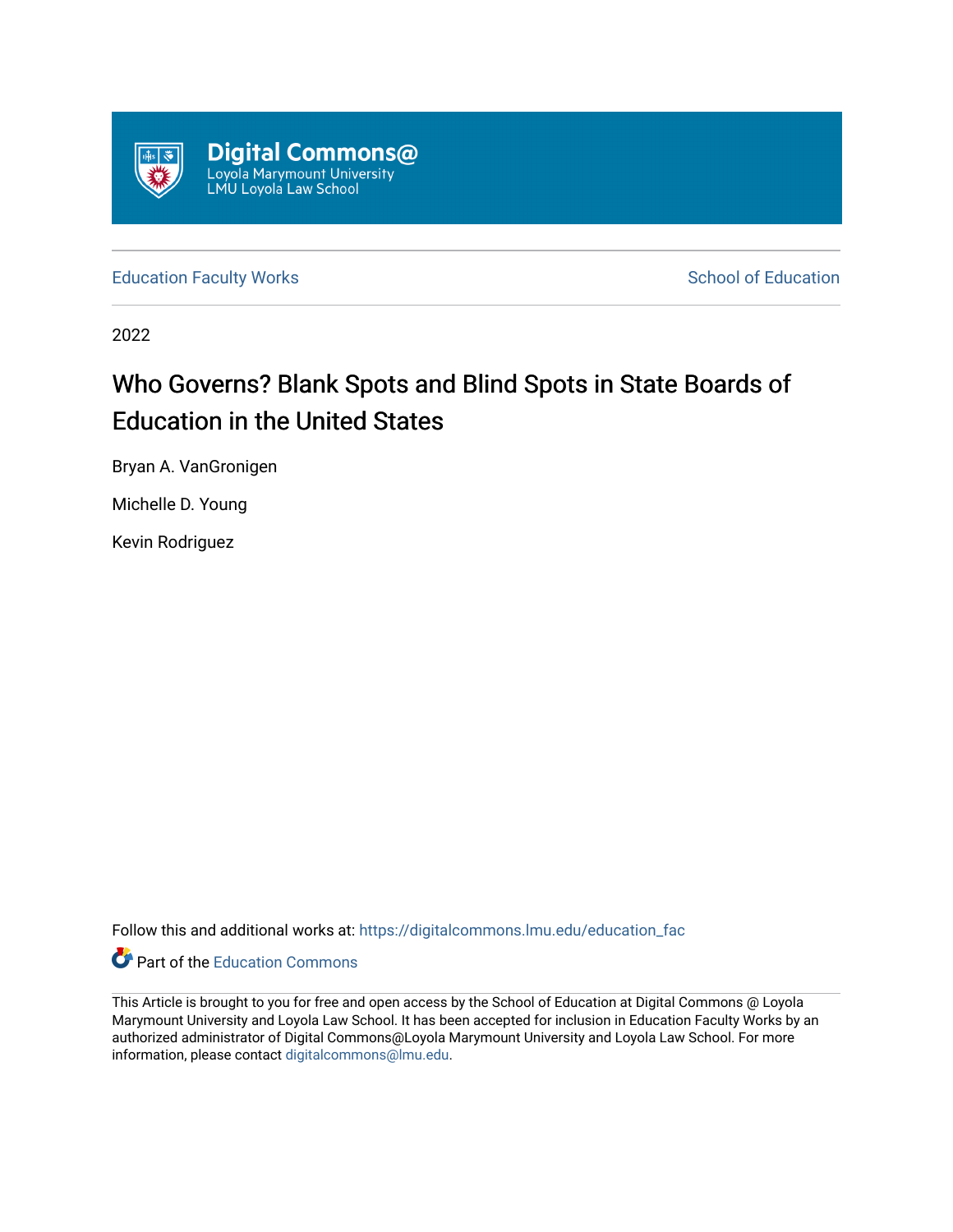## **SPECIAL ISSUE Critical Policy Analysis in Education: Exploring and Interrogating (In)Equity Across Contexts**

# education policy analysis archives

A peer-reviewed, independent, open access, multilingual journal



Arizona State University

Volume 30 Number 11 February 8, 2022 ISSN 1068-2341

## **Who Governs? Blank Spots and Blind Spots in State Boards of Education in the United States**

*Bryan A. VanGronigen* University of Delaware United States *&*

*Michelle D. Young* Loyola Marymount University United States *&*

> *Kevin Rodriguez* University of Virginia United States

**Citation**: VanGronigen, B. A., Young, M. D., & Rodriguez, K. (2022). Who governs? Blank spots and blind spots in state boards of education in the United States. *Education Policy Analysis Archives, 30*(11).<https://doi.org/10.14507/epaa.30.7006>This article is part of the special issue: *Critical Policy Analysis in Education: Exploring and Interrogating (In)Equity Across Contexts*, guest edited by Sarah Diem and Jeffrey S. Brooks.

**Abstract:** State boards of education (SBOEs) are one of many governmental entities that reside within the larger educational policymaking sphere. With recent U.S. federal legislation devolving more authority over education to states, state-level governmental

Journal website:<http://epaa.asu.edu/ojs/> Manuscript received: 6/2/2021 Facebook: /EPAAA Revisions received: 10/15/2021 Twitter: @epaa\_aape Accepted: 11/30/2021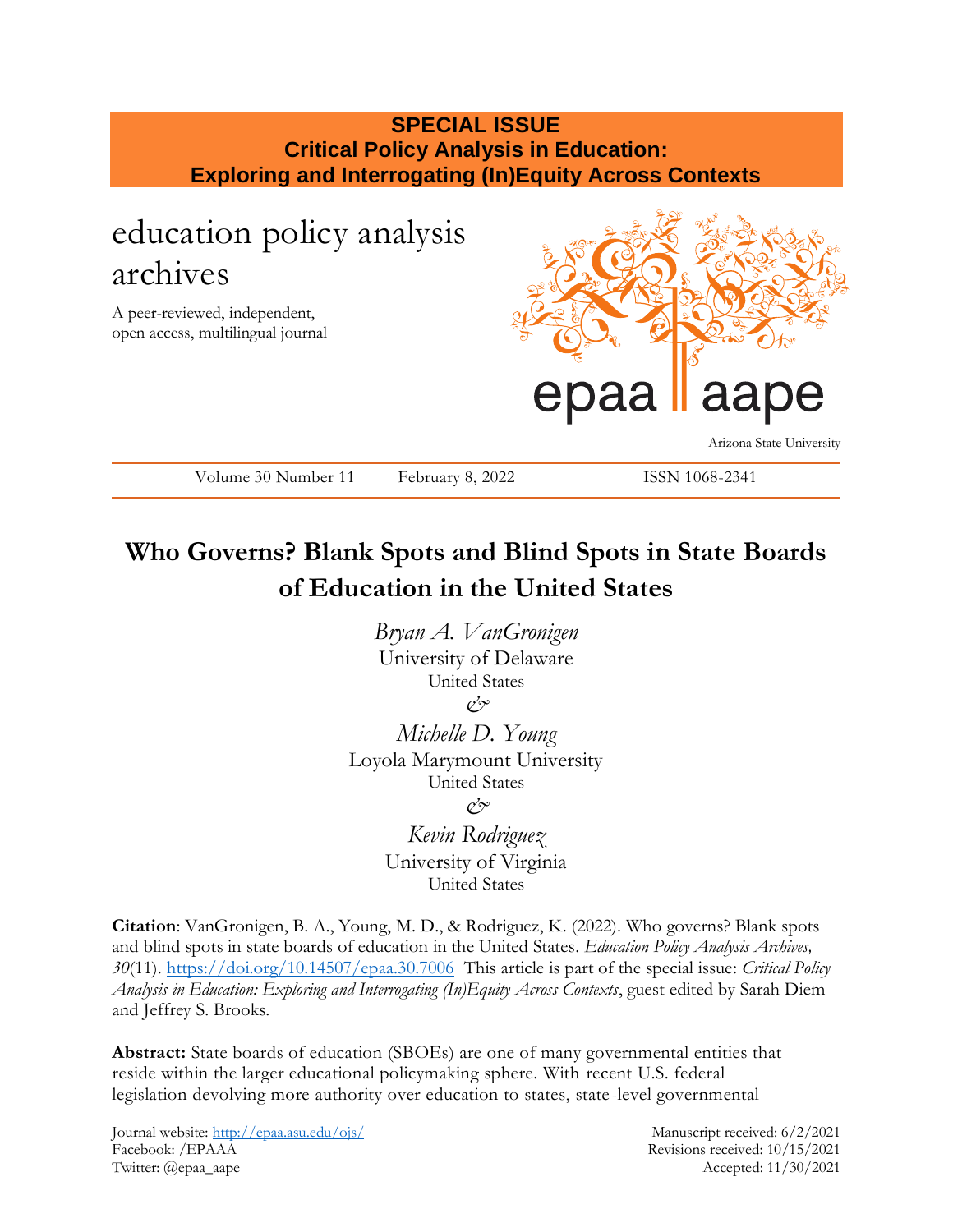entities like SBOEs are in the spotlight perhaps now more than ever. Yet not much has been published about SBOE structures and functions, much less about their members and how they might influence educational policies and education broadly. Using critical policy analysis methods, this descriptive study focused on two areas: (a) the criteria and processes that states use to select SBOE members, and (b) the characteristics of today's SBOE members (e.g., demographics) and the extent to which SBOEs are representative portraits of the states they serve. Findings report similarities and differences among members within and between the 47 U.S. states with SBOEs. We close by critically assessing our findings, especially whether SBOE member selection criteria and processes and SBOE members themselves are well-positioned to best represent their constituents. **Keywords**: state boards of education; educational policy; state governance; critical policy analysis

#### **¿Quién gobierna? Espacios vacíos y puntos ciegos en los consejos estatales de educación en Estados Unidos**

**Resumen:** Los consejos estatales de educación (SBOE, por sus siglas en inglés) son una de las muchas entidades gubernamentales que residen dentro de la esfera más amplia de formulación de políticas educativas. Con la reciente legislación federal en los Estados Unidos (EEUU) que delega más autoridad sobre la educación a los estados, las entidades gubernamentales a nivel estatal como las SBOE están en el centro de atención quizás ahora más que nunca. Sin embargo, no se ha publicado mucho sobre las estructuras y funciones de la SBOE, y mucho menos sobre sus miembros y cómo podrían influir en las políticas educativas y la educación en general. Mediante el uso de métodos críticos de análisis de políticas, este estudio descriptivo se centró en dos áreas: (a) los criterios y procesos que utilizan los estados para seleccionar a los miembros de la SBOE, y (b) las características de los miembros de la SBOE de hoy (p. ej., datos demográficos) y la medida en que las SBOE son retratos representativos de los estados a los que sirven. Los hallazgos informan similitudes y diferencias entre los miembros dentro y entre los 47 estados de EE. UU. con SBOE. Terminamos evaluando críticamente nuestros hallazgos, especialmente si los criterios y procesos de selección de miembros de SBOE y los propios miembros de SBOE están bien posicionados para representar mejor a sus electores.

**Palabras-clave:** consejos estatales de educación; política educativa; gobernabilidad estatal; análisis crítico de políticas

#### **Quem governa? Pontos vazios e pontos cegos em conselhos estaduais de educação nos Estados Unidos**

**Resumo:** Os conselhos estaduais de educação (SBOEs) são uma das muitas entidades governamentais que residem na esfera mais ampla de formulação de políticas educacionais. Com a recente legislação federal dos Estados Unidos (EUA) devolvendo mais autoridade sobre a educação aos estados, entidades governamentais estaduais como SBOEs estão no centro das atenções talvez agora mais do que nunca. No entanto, pouco foi publicado sobre as estruturas e funções da SBOE, muito menos sobre seus membros e como eles podem influenciar as políticas educacionais e a educação de forma ampla. Usando métodos de análise crítica de políticas, este estudo descritivo concentrou-se em duas áreas: (a) os critérios e processos que os estados usam para selecionar membros da SBOE e (b) as características dos membros da SBOE de hoje (por exemplo, demografia) e até que ponto as SBOEs são retratos representativos dos estados que servem. Os resultados relatam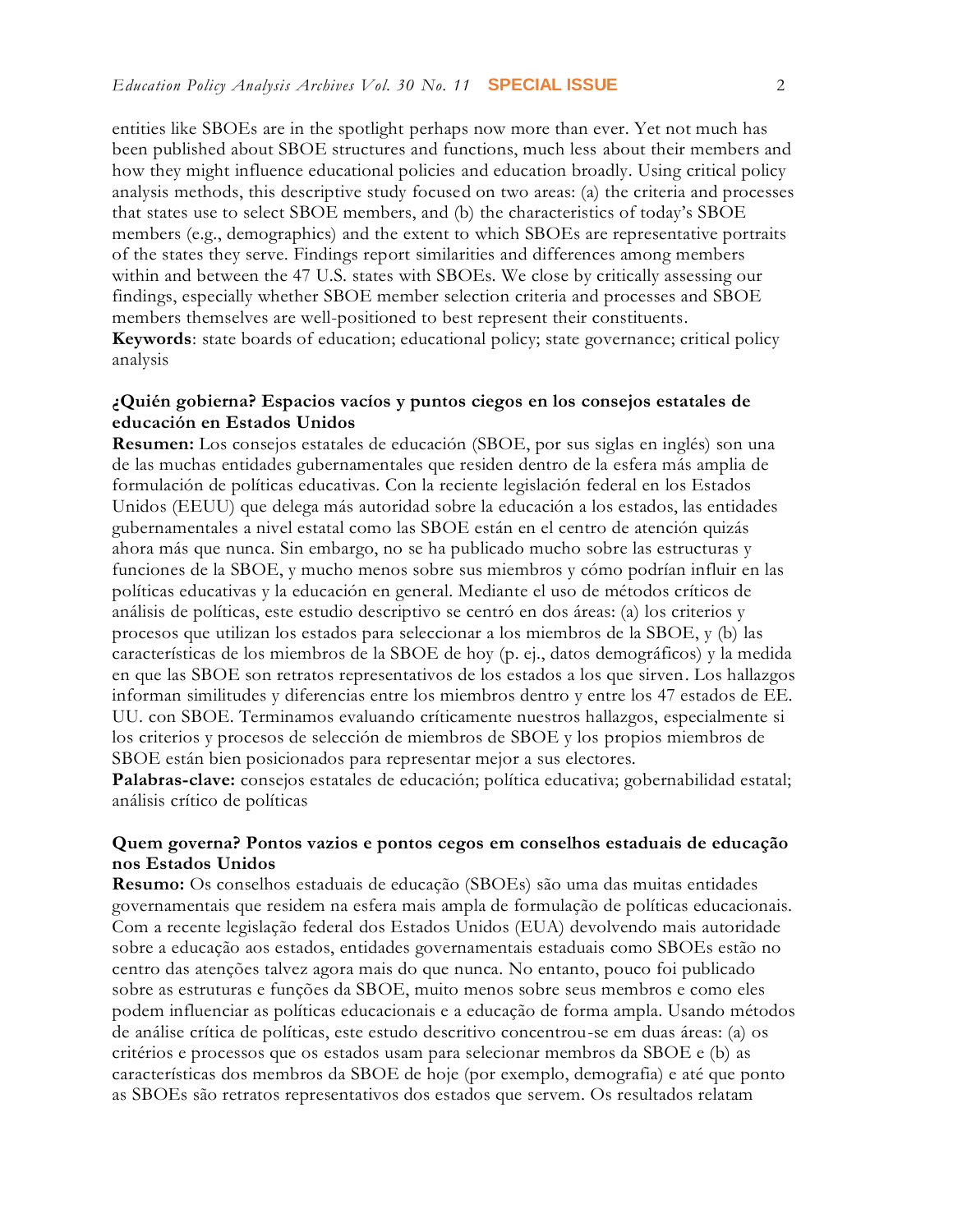semelhanças e diferenças entre os membros dentro e entre os 47 estados dos EUA com SBOEs. Concluímos avaliando criticamente nossas descobertas, especialmente se os critérios e processos de seleção de membros da SBOE e os próprios membros da SBOE estão bem posicionados para melhor representar seus constituintes.

**Palavras-chave:** conselhos estaduais de educação; política educacional; governança estatal; análise crítica de políticas

## **Who Governs? Blank Spots and Blind Spots in State Boards of Education in the United States**

"Who governs?" is an essential question. "It is important because it affects who has influence over what governments do and how they do it" (Henig, 2012, p. 119). In the realm of K-12 education in the United States (US), the answer to the question of who governs is complicated by multiple levels of governance as well as the lack of a federalized education system. Instead, each U.S. state has its own unique system for governing education that involves multiple players, from state boards of education (SBOEs), chief state school officers (CSSOs), and state education agencies (SEAs) to gubernatorial staff and state legislative committees focused on education. This study examines one state-level governing body—the SBOE—asks the following three research questions:

- 1. What are the processes and eligibility criteria for becoming an SBOE member?
- 2. Who serves as SBOE members and SBOE leaders?
- 3. Who is (and is not) represented and advantaged based on SBOE memberships?

Currently, three U.S. states lack an SBOE: Minnesota, New Mexico, and Wisconsin. All other states and the District of Columbia have SBOEs, though state constitutions and state laws outlining the legal basis for SBOEs differ significantly across the US, as do the representative nature and membership of these boards. Given the significance of who governs, what governing bodies pay attention to, and what they work to achieve, surprisingly little is known about SBOEs (Henig, 2012; Young & Reynolds, 2017; Young et al., 2019). Historical overviews of state governance models related to education indicate that SBOEs first emerged in the early 1800s as citizen groups with responsibility for representing the public in the administration of states' education systems (Kysilko, 2011). How well SBOEs represent the public in their work, however, has been called into question. Specifically, Henig (2012) and Young and colleagues (2019) question whether SBOEs represent the shifting demographics of their states' populations generally or K-12 school populations specifically. As Henig (2012) suggests, "[t]he degree to which this is the case and the impact of the SBOEs' lack of representation requires further exploration" (p. 119).

#### **Review of Relevant Literature**

Historically, the notion of political representation was considered to be in opposition with true democracy or—at the very least—a poor substitute (Dahl, 1989). Today, however, almost every democratic political institution includes representative rather than direct democracy. Representation, according to Pitkin (1967), involves making citizens' voices, opinions, and perspectives "present" within the public policy arena. It occurs when elected or appointed representative officials are provided with a mandate or authority to speak, advocate, or act in the public policy arena on behalf of their constituents. In essence, citizens delegate power to a representative who then independently makes decisions based on their understanding of what is best for their constituents and society at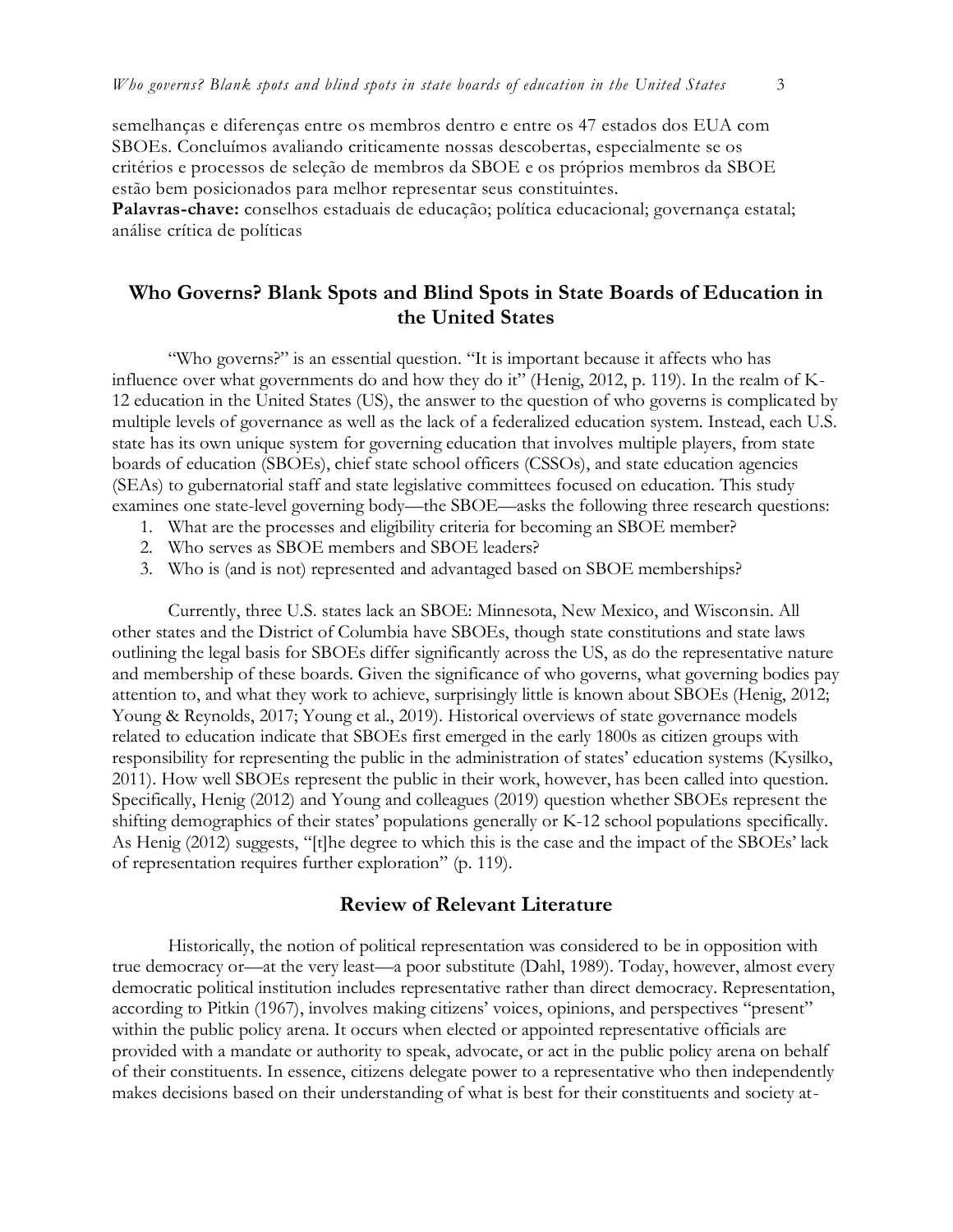large (Tormey, 2015). Scholars of mandate representation, on the other hand, are less wedded to the notion that political representation should "mirror" society or that representatives can or should seek to thoroughly represent the interests and opinions of their constituents.

In contrast, scholars like Williams (2000) criticize traditional conceptions of representation for failing to consider the injustices experienced by minoritized populations in the US. She recommends re-envisioning representation in light of such experiences. Reflecting on the importance of trust, voice, and memory, Williams (2000) frames representation as a form of "mediation" and argues for the inclusion of more representatives of minoritized populations in the public policy arena. Drawing on the historical experiences of Black citizens in the US, Williams (2000) charts the betrayal of those Black citizens by White representatives that gave them valid reason for distrusting White representatives and government as a whole. She asserts that the deliberative nature of government requires the presence of individuals who have direct access to or can speak directly from historically excluded perspectives. Many governing bodies in the US fail to reflect the demographic representation of their broader populations—such as local school boards (Hardy-Fanta et al., 2007), city councils (Trounstine & Valdini, 2008) and state legislatures (Clark, 2019)—and SBOEs are no exception. A thorough review of the educational research literature yields little more than "superficial answers" to the question of who represents the public on SBOEs (Young & Reynolds, 2017).

One exception is the work of Young and colleagues (2019) who conducted an exploratory study of SBOEs in Florida, Texas, and Virginia. The team found that none of the three SBOEs' membership reflected the demographics of their state. Moreover, only two of the three SBOEs included at least one member with a background in education despite a primary responsibility of these SBOEs being to support the quality of their state's education system. In contrast, the authors discovered that many SBOE members—particularly in Florida—represented the business, legal, and political sectors, and some had potential conflicts of interest (e.g., associations with alternatives to public education). Similarly, a number of SBOE members in each state were connected to deep, powerful business and/or political networks, both locally and nationally, which raised questions about the influence of those SBOE members' networks as well as the blurring of lines between public and private spheres of influence.

More insight is available concerning the size of SBOEs, how SBOE members are elected or appointed, and SBOEs' responsibilities. In the early 1890s, SBOEs ranged in size between four and 11 members (Beach & Will, 1955). Between 1950 and 1990, the variability in size increased significantly from four to 27 members with an average around nine (Young & Reynolds, 2017). Reviewing data from numerous primary and secondary sources, Young and Reynolds (2017) charted how SBOE members were selected and by whom between 1913 and 2015. Like McCarthy and colleagues (1993), they found that a majority of SBOEs reflected four education governance models: (a) Governor appoints SBOE, SBOE appoints CSSO; (b) SBOE is elected, SBOE appoints CSSO; (c) Governor appoints SBOE, CSSO is elected; and (d) Governor appoints both SBOE and CSSO. From these sources, the most significant change over time appears to be the increase in gubernatorial appointments of SBOE members, rising from 17 in 1913 to 33 in 2014 (Young & Reynolds, 2017).

A majority of the work on SBOEs includes descriptive reviews of SBOE structures, such as the literature noted above, and reviews of areas of authority and various trends, including the politics, values, and concerns of a given time period. According to Young and colleagues (2019), SBOEs are primarily involved in setting curriculum standards, adopting state tests, and designing state accountability systems. However, the literature indicates that—over time—SBOEs have taken on a variety of additional roles in shaping educational policy and practice across the US (Young &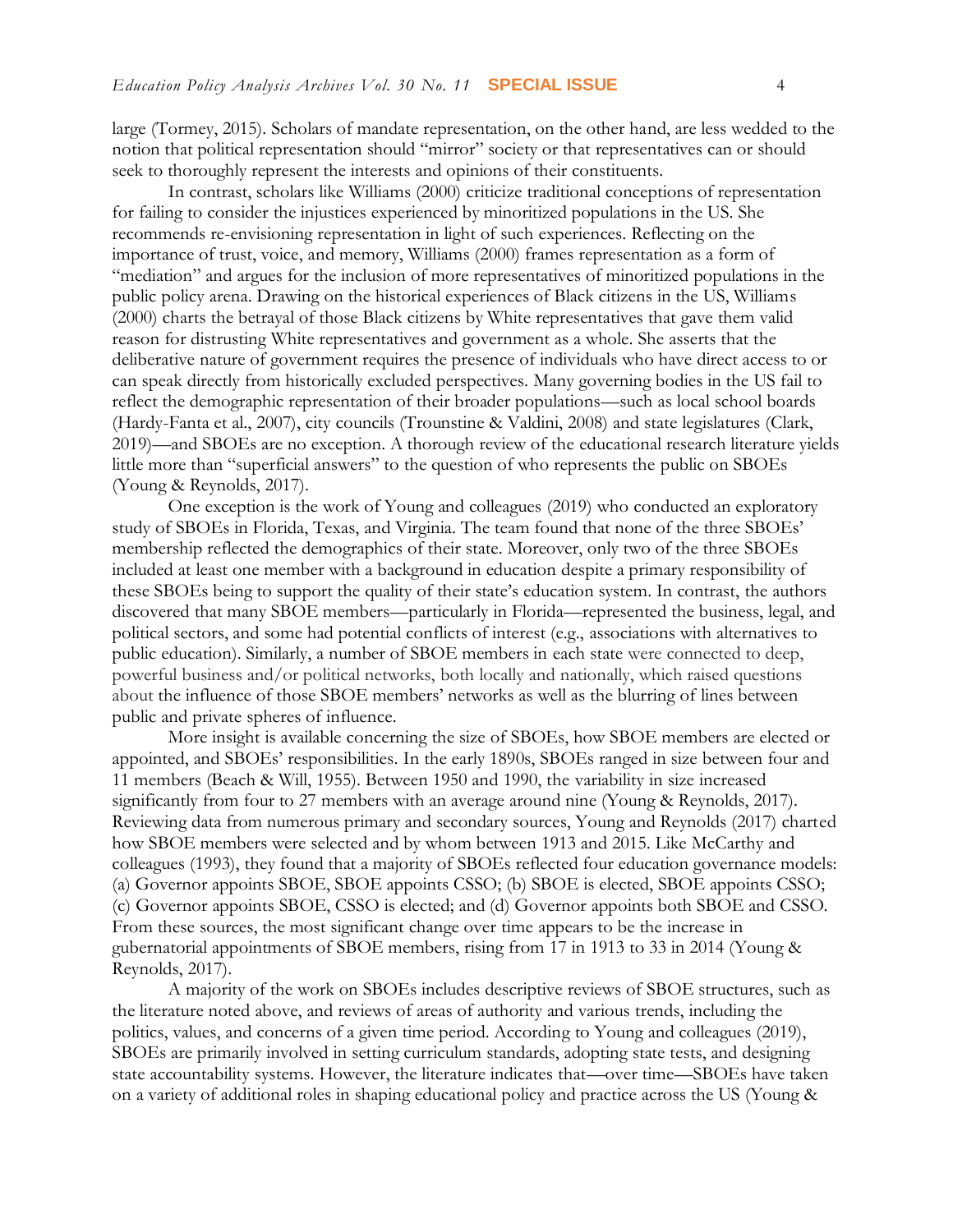Reynolds, 2017). A 2015 review by the National Association of State Boards of Education (NASBE) identified four roles common to SBOEs: (a) *policy makers* who are responsible for policies that promote educational quality, (b) *advocates* who are responsible for quality education for all students, (c) *liaisons* who seek to foster relationships and two-way communication between education and others, and (d) *consensus builders* who work to find common ground among the various parties that influence educational policy (NASBE, 2015).

How well SBOEs actually fulfill the two latter roles—in particular—was the subject of a 2021 investigation by Young and colleagues. The authors examined the opportunities SBOEs provided for public engagement via online media, such as websites and discussion boards. They learned that few SBOEs offered means for the public to engage in two-way communication (NASBE Role 3) or to influence educational policy (NASBE Role 4). Although SBOEs are "one of the most understudied policy making entities in the field of education" (Young & Reynolds, 2017, p. 21), they engage in critical policy work and serve as a significant point of access to educational policy making for a vast array of interests (Young et al., 2019; Young et al., 2021). As McFarlane (2009) argued, researchers should be paying much closer attention to the work of this particular state-level governing body.

## **Conceptual Framework**

The research frame one uses dictates, to a large extent, the way one identifies and describes policy problems, the way one researches these problems, the policy options one considers, the approach one takes to policy implementation, and the approach taken for policy evaluation. (Young, 1999, p. 681)

Like Young (1999), we appreciate the significant role of conceptual frameworks in shaping our thinking, questions, and research of SBOEs. In this study, we devised and employed a framework that draws on three concepts: (a) blank spots and blind spots (Wagner, 1993); (b) critical feminist theory (Young & Marshall, 2013), and (c) diffractive methods of policy analysis (Barad, 2006; Dixon-Román, 2016; Ulmer, 2016).

#### **Blank Spots and Blind Spots**

We begin our exploration with a consideration of Wagner's (1993) assertion that "all scientists operate in a world defined by what they think and know to be true" (p. 16). The phenomena that researchers do not know about—or are ignorant of—represent their blind spots. As such, the findings of normative research, Wagner argues, can perpetuate popular or normative misunderstandings of a given phenomenon.

According to Wagner (1993), "ignorance is a better criterion than truth for assessing the usefulness of educational research" (p. 15). In his analysis of ignorance, Wagner (1993) distinguishes between what he calls *blank spots* and *blind spots*. When research focuses on questions already in circulation—but not investigated to their full extent—that research may fill blank spots in terms of knowledge or contributions to emergent theory. When research asks new questions, it may illuminate blind spots—or "areas in which existing theories, methods, and perceptions actually keep us from seeing phenomena as clearly as we might" (p. 16).

Often, the forms of educational research that are most visible and most persuasive to lay audiences and policymakers are those that provide simplistic—and sometimes misleading treatments of issues. Wagner (1993) challenges researchers to question their most basic assumptions, not only about the phenomenon of study, but assumptions that undergird research questions that seem most obvious and urgent to us. He encourages us to examine, think, and map beyond what has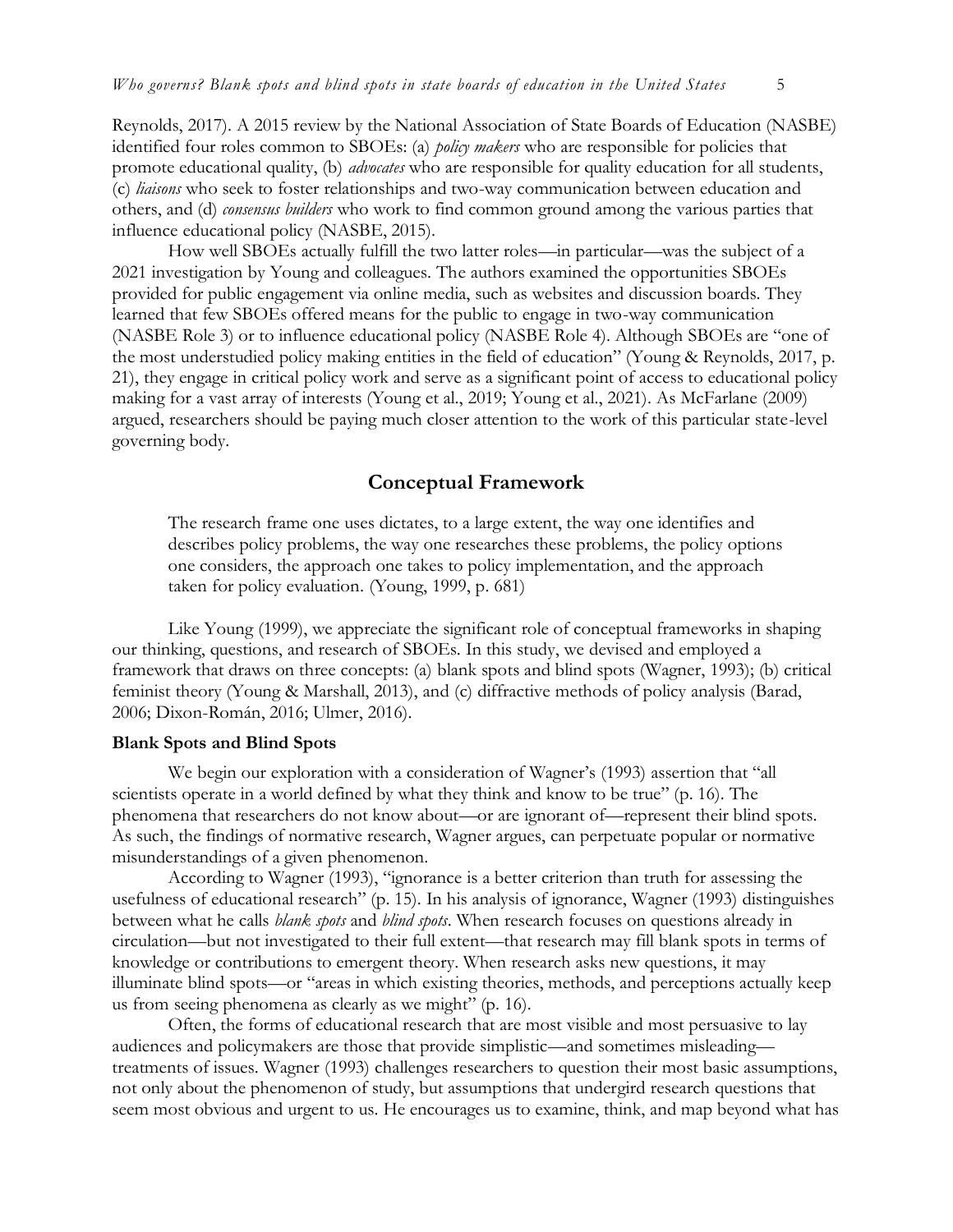been thought before, to reach for questions that extend beyond the data and methods already employed, and to strive not for "capital T" truth, but to reduce ignorance. "Given the blind spots necessarily created through their dedication to particular blank spots, truth seems a peculiar and inappropriate point of reference for judging what they do" (p. 18).

Applying Wagner's (1993) concepts to the present study on SBOEs, one might conceive what has been produced thus far to be a finite body of knowledge produced by a set of methods and assumptions about the importance of mapping and describing these governing bodies. Doing so framed a series of blank spots that were subsequently filled with information. It also fostered a host of blind spots about SBOEs. What blank spots remain, and what blind spots have been created? The questions we ask in the present study about who governs seek to address a set of blank spots, thus reducing some of the ignorance around the governance of the U.S.'s education system. In addressing the latter—blind spots—Wagner, like Barad (2006), points to the utility of thinking beyond one's disciplinary practice for insight into new theories, methods, and questions—"questions that are not new on the face of the earth, just new to researchers doing the borrowing. They are old questions for those they have been borrowed from" (p. 18). To substantiate and better accomplish this end related to blind spots, we adopted a lens of critical feminist theory.

#### **Critical Feminist Theory**

Critical feminist theory (CFT) focuses on issues of power and patriarchy and draws on critical theory's focus on social, political, and organizational structures (e.g., school boards, state legislatures) that perpetuate the power of some to the detriment and oppression of others (Young & Marshall, 2013; Young & Reynolds, 2017). CFT analysis enables the search for embedded facts and assumptions that were once constructed in some historical context and subsequently perpetuated as aspects of reality (e.g., board eligibility criteria) in order to dismantle intersecting and inter-related race-, class-, *and* gender-based systems of oppression and subordination. CFT is "employed to highlight power sources that control, through discourse and powerful policy artifacts (e.g., curriculum standards), the generation, legitimation, and interpretation of policy choices" (Young & Reynolds, 2017, p. 28) that benefit dominant groups and to identify how some groups have gained and maintained privilege over time (Young & Marshall, 2013).

CFT also shares some of the central tenets of critical race theory (CRT; Bell, 1987; Crenshaw, 1989; Ladson-Billings & Tate, 1995). Both perspectives, for example, highlight the ways that public policy arenas and courts have based decisions on the centrality of property rights and how, by doing so, individuals who are White and male are privileged, while those who are neither White nor male (the "other") are not. Like CRT, CFT offers an analytic tool through which to understand the powerful forces and belief systems (e.g., meritocracy, color-evasiveness) that perpetuate inequities. Through stances of critique, challenge, agency, and action, CFT promotes theoretical analysis and research aimed at re-framing phenomena—like educational policy—to eliminate oppressive practices and empower those whose voices and standpoints have been marginalized or outright silenced.

Feminist research in education (e.g., Young & Marshall, 2013) has revealed—over time—the persistent underrepresentation of women in educational leadership and policy positions along with the persistent failure of educational policymakers to address gender issues in their work. Moreover, this research has demonstrated how the combination of gender and race/ethnicity intensify issues of inequity (e.g., Young & Skrla, 2003). For SBOEs, CFT offers an opportunity to explore the composition of SBOEs and how processes and eligibility criteria might have shaped, and continue to shape, access (Young & Reynolds, 2017). CFT scholars are interested in understanding, for instance, why few states have adopted explicit requirements concerning gender or racial/ethnic diversity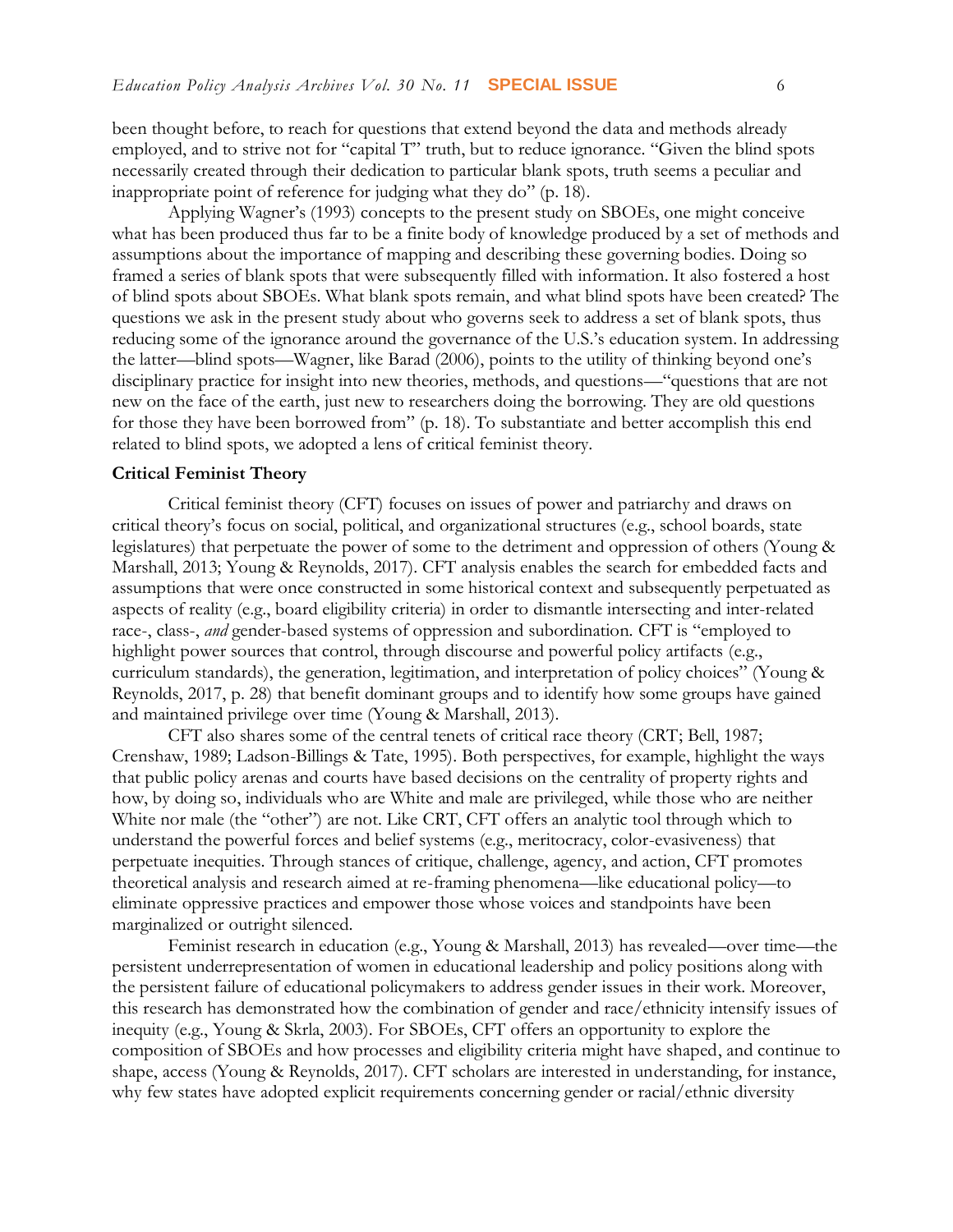(Young & Reynolds, 2017), such as why Hawaii limited women's appointments on the SBOE to no more than three of the 15 members at any given time (Beach & Will, 1955), how Hawaii's regulations influenced the work of the SBOE, and whether Hawaii was alone in adopting such exclusionary practices. Choices about who is fit to govern—and who is not—are based on dominant assumptions and beliefs concerning a range of identity markers, from gender and race to age, education, and socio-economic status (Young & Marshall, 2013; Young & Reynolds, 2017).

Given this theoretical orientation, we leveraged CFT to more closely scrutinize how people become SBOE members (e.g., processes, eligibly criteria) and who SBOEs currently represent and advantage, particularly with respect to women and minoritized populations. Indeed, a CFT-informed examination of the ways in which SBOE seats are filled and SBOE memberships more generally is not only an examination of the strength and depth of the predominance of White, middle and upper-class men in positions of power, it is foremost an examination of power, control, and dominance and the trail of inequities that such forces leave in their wake. "Who governs" determines who has influence, whose voices and perspectives are heard, what issues are identified as important, what issues are ignored or considered less important, what governing bodies do, and how they do it (Henig, 2012; Young & Reynolds, 2017).

#### **Diffraction**

Drawing on physical phenomena like oceans, Barad (2006) describes diffraction as a strategy for thinking about and reading data similar to the "way waves combine when they overlap and the apparent bending and spreading out of waves when they encounter an obstruction" (p. 74). These encounters disperse the waves, making outgoing patterns distinct from the original. However, Barad (2006) points out that remnants of the origin wave always remain in the outgoing patterns. Applying this view to the use of theory, Barad (2006) cautions against completely rejecting "old" ways of thinking, as there are always remnants of the old that are present within the new. Moreover, Barad's (2006) diffractive method refuses binary oppositions—instead, it seeks to think through and with multiple perspectives to yield fresh patterns and ideas.

When used in research, diffraction entails conducting "multiple layers of analysis upon a singular set of data" (Ulmer, 2016, p. 138). In the present study's case, we engaged data on SBOE membership in multiple conceptual readings to direct our attention to unique insights as well as the continuities and discontinuities between different layers. Reading and re-reading of data through concepts and theories is an approach similar to multifocal policy analysis (see Young, 1999). This approach involves a commitment to understanding and engaging with data that embraces the use of conceptual and theoretical frameworks to engage in "concentrated looking" (Diem & Young, 2015, p. 845) and "intensive explication" (Young & Reynolds, 2017, p. 23). The former—concentrated looking—involves what Bowe and colleagues (1994) describe as intensive examination and interrogation "to reveal and critically assess the 'carefully managed, prescribed viewpoints' that may be emerging" (p. 76). The latter—intensive explication—involves interrogating taken-for-granted constructions to uncover "deep patterns" (Morrow & Brown, 1994).

For the present study, we leverage a diffractive, multifocal method to examine data on SBOE membership from two lenses: Wagner's "blank spots and blind spots" metaphor and Young and Marshall's (2013) critical feminist theory. Specifically, we use these concepts to diffractively explore our three research questions on how people become SBOE members, who serves as SBOE members and SBOE leaders, and the extent to which SBOE memberships represent and advantage their constituents.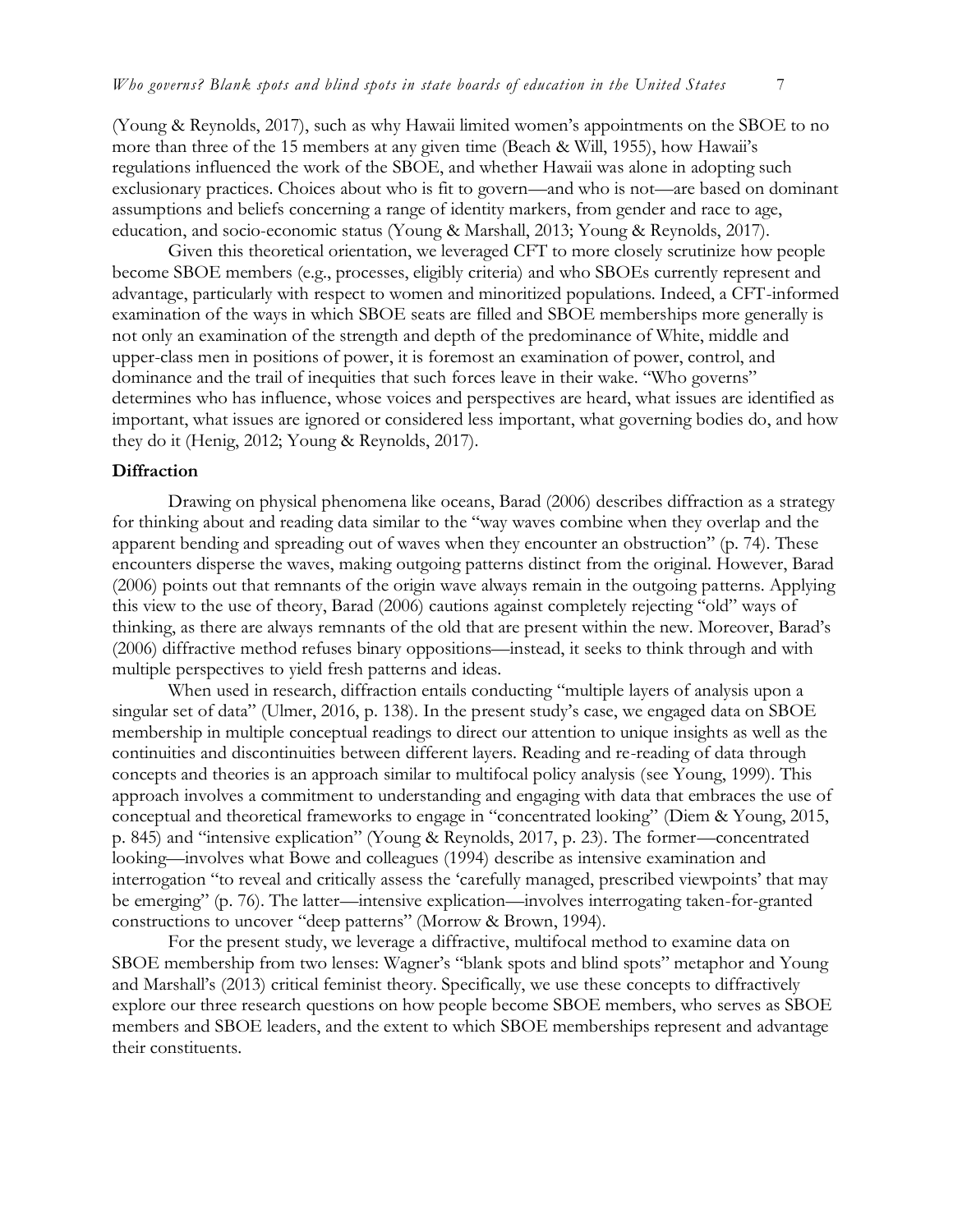#### **Methods**

The broad purposes of this study were to examine and critically discuss SBOEs and their membership. To realize this purpose, we used an archival research design (Corti, 2004) to organize the study and then employed diffractive, multifocal data collection methods and data analysis strategies (e.g., Ulmer, 2016) to conduct the study. Corti (2004) defines archival research as the "locating, evaluating, and systematic interpretation and analysis of sources" (p. 21) found in archives. Morgan-Fleming and colleagues (2007) assert that archives consist of a range of different materials, from those residing only in physical spaces (e.g., library archives of printed primary source documents) to those accessible only in digital spaces (e.g., electronic documents, websites). These views of archival research and archives were particularly apropos for the present study because they permitted us to gather scores of documents and websites to create a comprehensive dataset that captured both SBOE membership processes and eligibility criteria and the results of those processes and eligibility criteria with respect to representation and advantage.

#### **Sampling and Data Sources**

We used a complete target population sampling method, which Patton (2002) advises when the research goal is to learn about all participants in a particular group of interest. Our final sample comprised all U.S. states with SBOEs ( $N = 47$ ). Archival data derived from four main sources: (a) SBOE websites and accompanying webpages and downloadable documents; (b) non-SBOE website webpages related to SBOE members, especially social media profiles (e.g., LinkedIn, Twitter); (c) the American Community Survey sponsored by the U.S. Census Bureau; and (d) state constitutions, state laws, and state rules.

#### **Data Collection**

The creation of a single dataset was essential to our diffractive, multifocal approach. We needed this particular kind of dataset to perform "multiple layers of analysis" (Ulmer, 2016, p. 138). To start building this dataset, two research team members visited each SBOE's website between September 2018 and July 2019 to gather publicly available biographical information about SBOE members. Some SBOE websites included images and short statements about many (or all) SBOE members, such as their educational background, hometowns, current and prior job titles, and other elected or appointed civil service-oriented positions (e.g., current Rotary Club secretary).

Other SBOE websites, though, did not list some (or all) of this information. In these instances, our research team engaged in extensive Internet searches to manually construct SBOE member biographies. In a representative example, one state listed its SBOE members by name with no additional information, so two research team members used this list and employed Boolean search procedures (e.g., names in quotations) to identify relevant electronic documents and/or websites that provided insight about various SBOE members. Some websites like LinkedIn, for instance, offered self-reported educational and career background data, such as college graduation dates and current and prior job titles. Other documents, such as records of legislative proceedings, included statements submitted by governors that summarized SBOE members' qualifications for appointment that were akin to personal biographies.

Regarding SBOE members' gender, race/ethnicity, and age—in particular—some SBOE member biographies explicitly noted information related to these demographic characteristics (e.g., "most influential female", "chair of legislative Black caucus"). In other cases, though, our research team had to deduce these characteristics as best we could. Since archival research relies on existing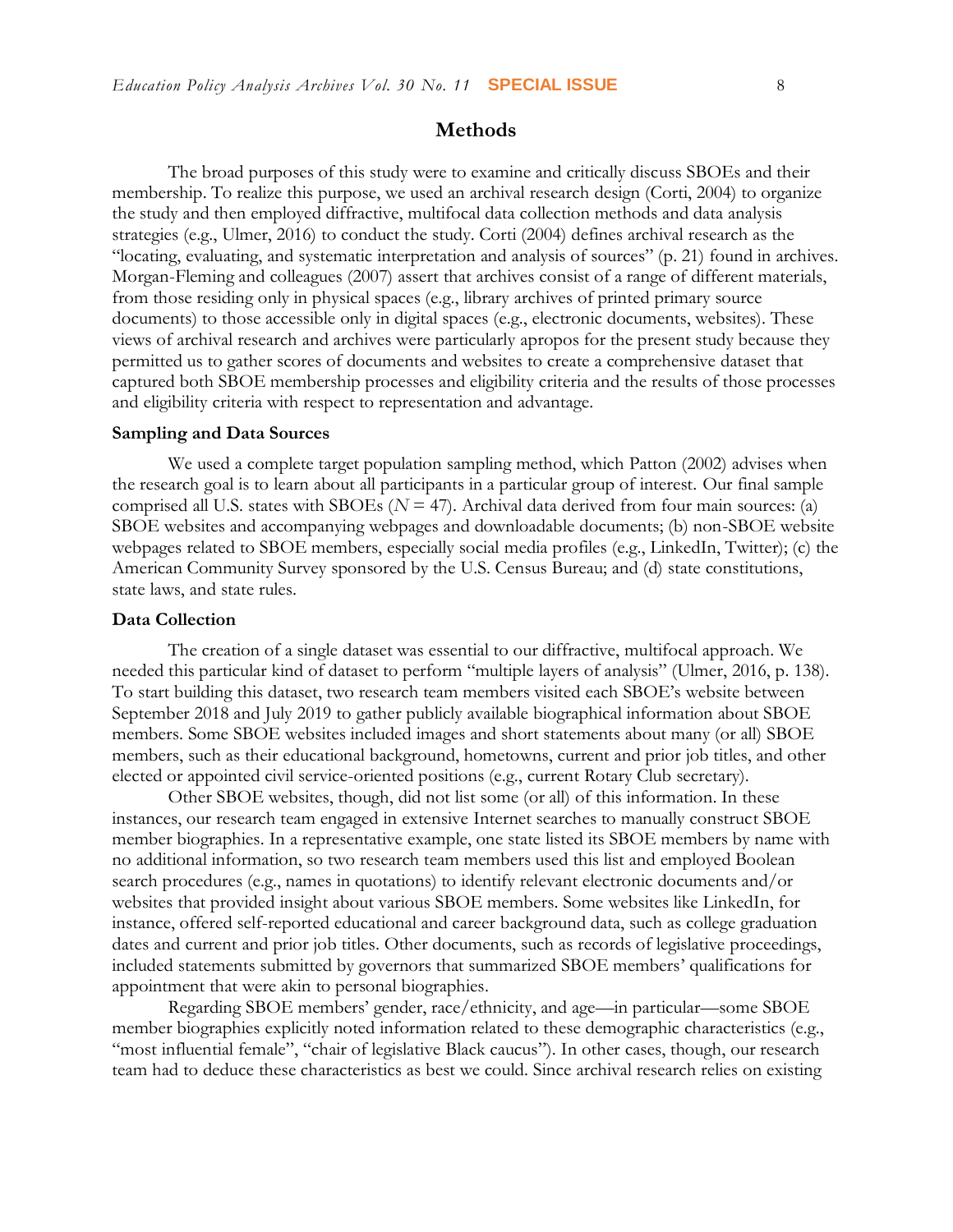documents, two research team members used a combination of existing images, videos, and other documents (e.g., social media profiles) to infer an SBOE member's gender, race/ethnicity, and age.

To enrich an examination of SBOE member and larger constituency representation, one research team member downloaded the 2019 one-year wave of the American Community Survey. These survey data provided gender and race/ethnicity demographic information for all 47 U.S. states with SBOEs. The research team member then re-coded the aforementioned SBOE biographical information using the survey's gender and race/ethnicity categories.

Data collection efforts concluded with gathering information about SBOE member election and/or appointment procedures. One research team member visited each SBOE website to gather initial information about SBOE composition and then reviewed relevant state constitution sections, state laws, and state rules to verify information on SBOE websites. In one instance, an SBOE website listed SBOE composition information contrary to state law, which the SBOE later corrected after being contacted by a research team member. These legal documents provided information such as the number of SBOE members, who could vote, who was ex-officio, term length, and eligibility and confirmation criteria.

#### **Data Analysis**

All of the aforementioned data—SBOE biographical information, state gender and race/ethnicity demographic information, and SBOE-related legal documents—were combined into a single, comprehensive, and robust dataset for analysis. Following Ulmer's (2016) recommendations, we created five "layers" for data analysis (p. 138). The first three layers addressed queries already in circulation, but not investigated to their full extent. As such, they sought to fill blank spots in our knowledge of SBOEs. The final two layers, however, draw on CFT to ask new queries about SBOEs in an effort to illuminate blind spots. For each layer, we engaged in "concentrated looking" (Diem & Young, 2015, p. 845) to specifically identify and set aside emergent "carefully managed, prescribed viewpoints" (Bowe et al., 1994, p. 76). These viewpoints helped us, as a research team, interrogate seemingly common assumptions.

For our first layer, we used SBOE-related legal documents to learn how people can become an SBOE member. Because of our dataset, we intentionally used "can" as opposed to "do", a point discussed in a later section on future research. This first layer's focus centered on the processes related to how SBOE members were elected and/or appointed. Characteristic of diffraction, we then rereviewed the dataset to specifically examine SBOE member eligibility criteria, such as who could stand for election or who could be appointed as an SBOE member. Our focus for this second layer centered on eligibility to join an SBOE, which was of particular interest given prior research on who has and has not been eligible to be elected or appointed to SBOEs (e.g., Beach & Will, 1955).

Once we established a foundation of who could join SBOEs and how they could join, we then reviewed SBOE member biographical information. In this third layer, we sought to learn more about current SBOE members. In preparing for the present study, we found scarce literature about SBOE members generally and their demographic characteristics specifically. As such, this third layer helped address a sizeable blank spot in the field's current understanding of SBOEs. In reviewing who sat in SBOE seats between September 2018 and July 2019, we then analyzed the issue of general representation of SBOE members and their states. We compared gender and race/ethnicity demographic percentages between our SBOE member demographic information dataset and the American Community Survey's 2019 one-year wave dataset.

Prior research on who is and is not fit to govern (e.g., Young & Marshall, 2013; Young & Reynolds, 2017) prompted us to consider a fourth layer focusing on those in SBOE leadership roles (e.g., chair, vice-chair). We surmised that it was one endeavor for a person to be elected or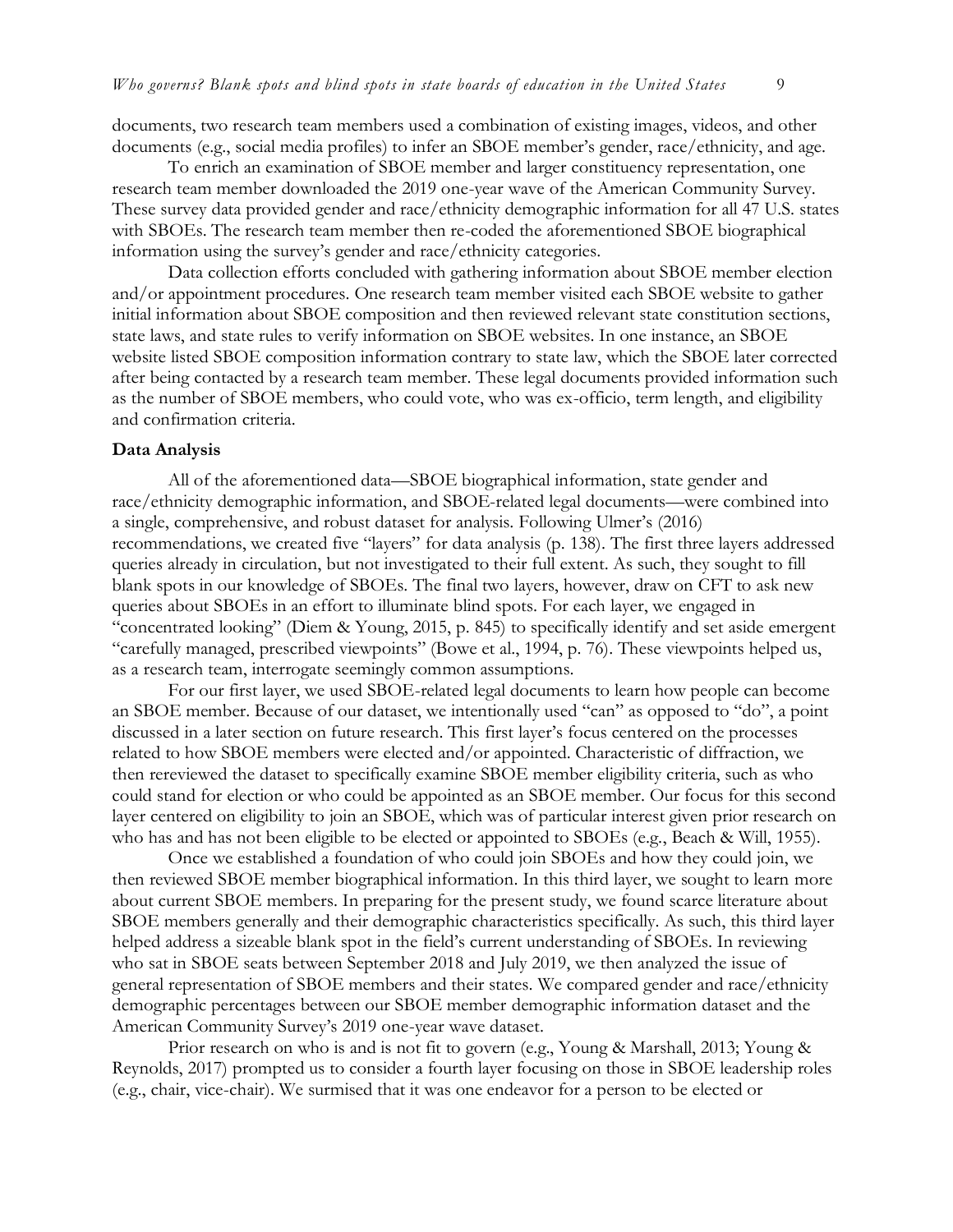appointed to an SBOE (i.e., Layer 3), and it was an entirely separate endeavor to then be elected or appointed to lead an SBOE (i.e., Layer 4). Our fifth and final layer explicitly drew upon our conceptual framework's focus on blank spots and blind spots along with CFT to critically discuss the first four layers of our analysis.

#### **Methodological Limitations**

This study's purpose and methodology introduce three notable limitations about data collection, analysis, and reporting. First, following an archival research design (e.g., Corti, 2004), we did not collect primary data from SBOE officials, be they members, staff members, or other relevant stakeholders. This methodological decision was intentional because we wanted to craft a portrait of the U.S.'s SBOE membership using only publicly-available information (e.g., SBOE websites, social media profiles, state laws) since few people have considerable access to SBOEs (e.g., Young et al., 2021). Second, the comprehensiveness and accuracy of our dataset depended on publicly-available information. As governmental agencies like SBOEs create and refine their online presences, available data and the quality and presentation of those data can vary across states (e.g., Lee & Kwak, 2012). Third and finally, data limitations required our research team to deduce the gender, race/ethnicity, and age of some SBOE members. We recognize that we may not have captured this information correctly and/or that deductions may not reflect how SBOE members identify themselves. To help account for this issue and enhance our dataset's reliability, our research team engaged in triangulation (Denzin, 1978; see also Shenton, 2004) in which a third research team member separately reviewed the sources and deductions coded by two other research team members. Future research, as discussed in a later section, should leverage primary data collection methods to further enhance data reliability.

#### **Findings**

To answer our three research questions, we use our diffractive, multifocal method to organize findings into five "layers" (Ulmer, 2016, p. 138). Layer 1 and Layer 2 answer the first research question on the processes and eligibility criteria for how people can become SBOE members. Layer 3 and Layer 4 answer the second research question on who serves as SBOE members and SBOE leaders. For Layer 5, we transition from findings to discussion—and this final layer draws upon our conceptual framework to answer our third research question on who is (and is not) specifically represented and advantaged based on SBOE memberships.

#### **Layer 1 – The Processes for Becoming an SBOE Member**

To orient the present study, we first examined how SBOE members obtained their seats. Among the 47 states with SBOEs, 11 predominantly elected members, 33 predominantly appointed members, and three had SBOEs with both elected and appointed members (Nevada, Ohio, and Washington State). We say predominant for the first two groups because there were exceptions. South Carolina's governor, for instance, appointed one member while the remaining 16 members were elected. In states like Indiana, North Dakota, and Oklahoma, voters elected CSSOs to join SBOEs that were composed of all appointed members.

SBOE member constituencies—those whom they represented—fell into three main groups: state-created regions, U.S. Congressional districts, and at-large. SBOE members in Alabama and Texas, for instance, were elected from specific education districts while SBOE members from Kansas came from groups of state Senate districts. SBOE members in Arizona, Kentucky, and Mississippi—on the other hand—were appointed based on state judicial districts while Delaware,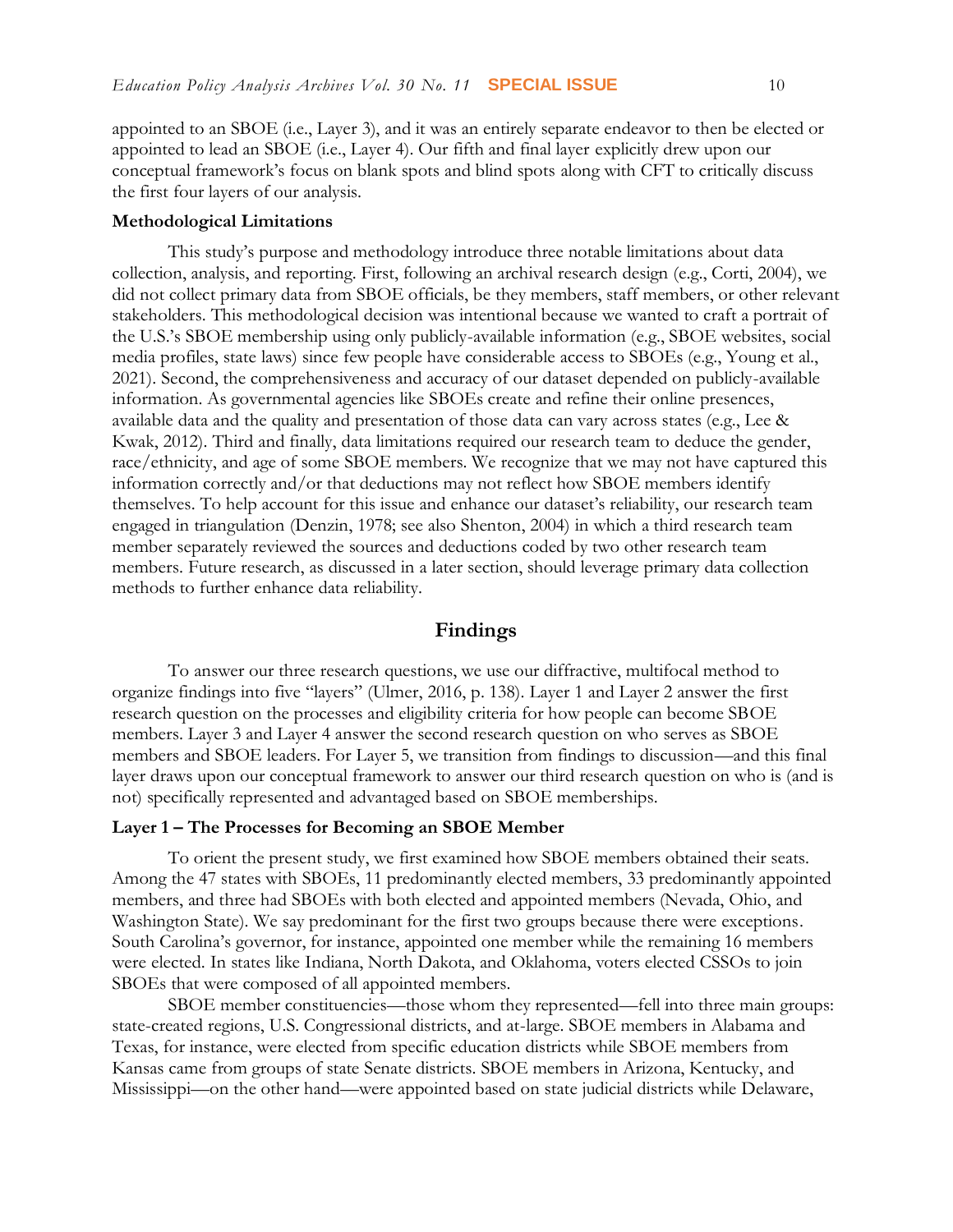Hawaii, Illinois, New Jersey, and North Dakota required certain SBOE members be appointed from specific cities, counties, and/or regions.

In some states, it was more than the general public who elected SBOE members. In South Carolina, for instance, local legislative delegations met to elect their respective SBOE members while New York's legislature used concurrent resolutions to elect its SBOE members. Regional student councils in Massachusetts elected representatives who, in turn, elected a president who, in turn, then served as the voting student representative on the SBOE. In Washington State, leaders of the state's private schools' association elected their representative on the SBOE.

In states with appointed SBOE members, though, governors—in the majority of circumstances—held most, if not all, of the appointment power. In 26 states, appointed SBOE members required Senate confirmation while five states required confirmation from the entire legislature. There were a few exceptions where multiple parties shared appointment power, such as Indiana where the governor appointed eight SBOE members and the Speaker of the Indiana House of Representatives and the President Pro-Tempore of the Indiana Senate each appointed an SBOE member. In North Dakota, a three-person committee composed of the presidents of the state teachers' union, educational leadership association, and school boards association drafted a list of potential SBOE members from which the governor could choose.

Once elected or appointed, most SBOE members served terms that ranged from four years to nine years with a modal term of four years and an average term of five years. Other SBOE members, often those representing certain groups we discuss in a later section, served one- to twoyear terms (e.g., a Teacher of the Year or a high school student for their junior and senior years). Nearly all CSSOs served four-year terms, and numerous states permitted current SBOE members to serve until their successors were elected or appointed. Among the 47 states, 31 did not institute term limits while 16 did. Two states limited SBOE members to one term, nine states limited to two terms, and five states limited to three terms. Yet, term limits in these 16 states differed. States like Colorado and New Hampshire did not permit SBOE members to serve more than a certain number of consecutive terms while other states like Illinois and Maryland only permitted SBOE members to serve a certain number of total terms. Nevada, which had both elected and appointed SBOE members, was an exception. If an SBOE member was elected and "termed out," that same person could be appointed to a new set of terms.

#### **Layer 2 – Eligibility Criteria for Becoming an SBOE Member**

If one imagines a typical meeting room, this layer describes who can sit in SBOE seats. Many states, especially those with appointed SBOEs, stipulated the kinds of people who could (and could not) become SBOE members. Delaware, for instance, said SBOE members needed to be of "good character and fitness." Illinois mandated the governor appoint SBOE members "as far as may be practicable on the basis of their knowledge of, or interest and experience in, problems of public education." Arkansas law said SBOE members should "reflect the diversity in general education" of the state. Kentucky and Texas set minimum age requirements. West Virginia forbade political party leaders from joining its SBOE. Texas banned lobbyists from being SBOE members. Kentucky and Oklahoma had minimum education provisions for SBOE members. Georgia, Kentucky, and Michigan did not allow "agent[s] of any publisher of school books" to be on their SBOEs.

Diversity stipulations fell into two groups: person-based and location-based. Only two states had person-based diversity stipulations. In New Jersey, at least three of the state's 13 governorappointed SBOE members "shall be women." Among Tennessee's 10 appointed members, one needed to be "a member of the minority race" and, starting in 1995, "every other appointment of a new member [...] shall be a female until the membership of the board reflects the percentage of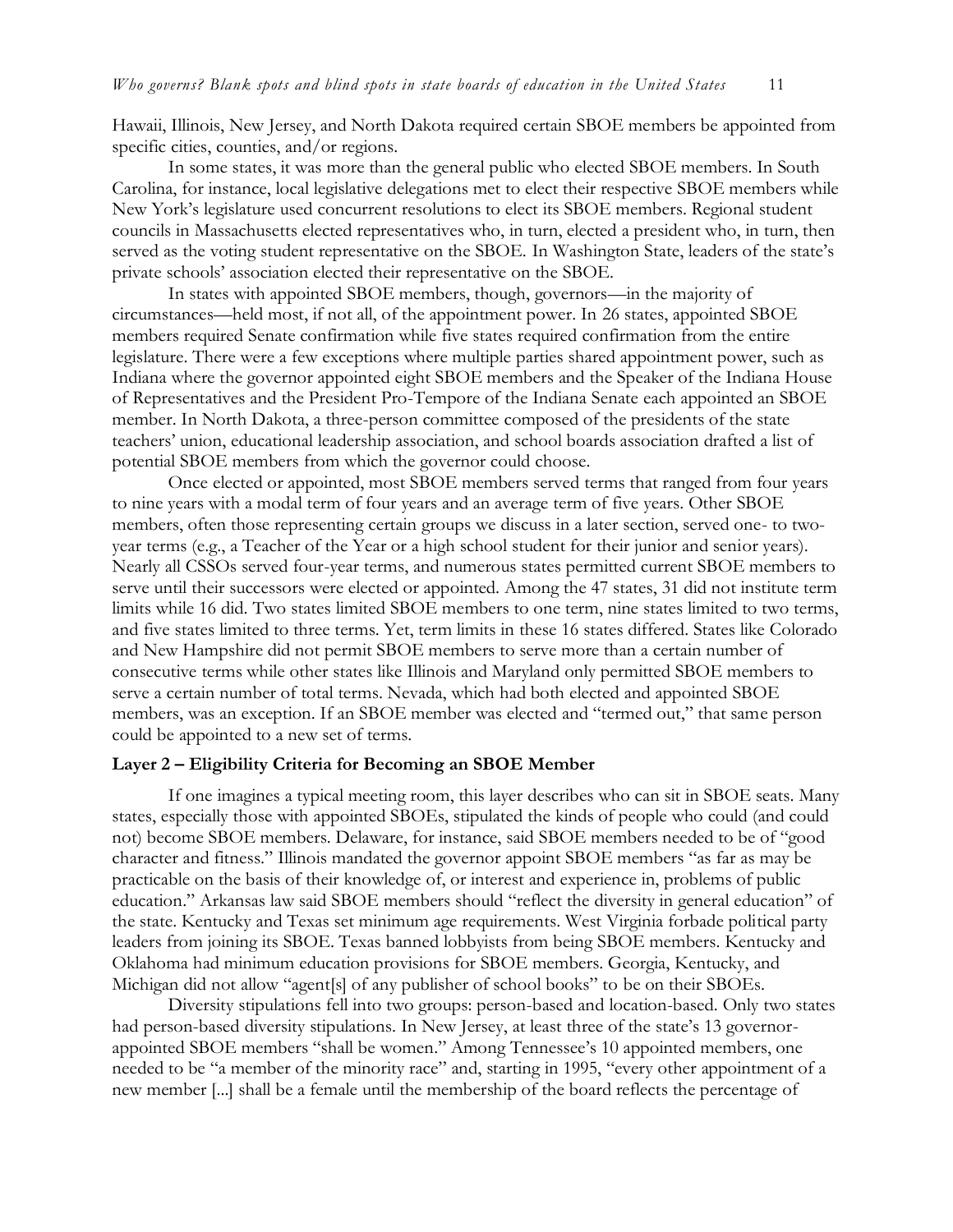females in the population generally, after which the provisions of this sentence shall cease to be effective." Moreover, Tennessee required that its governor "strive to ensure that at least" one SBOE member was at least 60 years old. Location-based diversity stipulations were more prevalent. States seemed to prioritize balancing SBOE representation between urban, suburban, and rural locales. Nevada wanted sparsely populated (and more common) rural areas to be represented alongside the heavily populated Las Vegas area. In Ohio, four of eight appointed SBOE members needed to "represent rural school districts." Illinois allocated SBOE seats to Chicago, Chicago's suburbs, and the rest of the state. Finally, Washington State used the Cascade Mountains to create "eastern" and "western" SBOE election and appointment regions.

In addition to diversity stipulations, 34 of 47 states permitted educators to serve on SBOEs while 13 did not (unless, as the next section discusses, they were filling an educator designated SBOE seat). Only nine of 47 states created an SBOE seat for a current K-12 teacher while Arizona and Nevada had a seat for a current superintendent and Mississippi and Wyoming had a seat for a current K-12 school-level leader (e.g., principal). In contrast to being an educator, several states required SBOE members have prior experience with or knowledge about education. Indiana required six of its eight appointed SBOE members to have "professional experience in education." Iowa mandated at least three voting SBOE members have "substantial knowledge related to the community college system." Pennsylvania was a unique case, having a 21-member SBOE with 10 members overseeing the state's K-12 education system and another 10 members overseeing the state's higher education system. State law specified requirements for higher education system appointees with three members needing to be "employed by an institution of higher education," including at least one faculty member and at least one administrator. There were no similar requirements for K-12 teachers and/or K-12 administrators needing to be among the 10 members who supervised the state's K-12 education system.

Taking into account all of these stipulations, we identified a total of 531 SBOE seats across the 47 states, which ranged by state from seven seats (e.g., South Dakota) to 21 seats (Pennsylvania) with an average of 11 seats. A majority of SBOE members were members of the lay public, but numerous states allocated SBOE seats for specific stakeholder groups. In order of prevalence among states from most to least, these seats were occupied by: a K-12 student (14); a K-12 teacher (9); a private business representative (5); a higher education administrator, faculty member, or staff member (4); a parent or guardian of a K-12 public school student (3); a labor or manufacturing representative (3); a local school board representative (3); a military representative (2); a K-12 superintendent (2); a K-12 school-level educational leader (2); a charter school representative (2); and an agricultural representative (1). Despite allocating seats to these stakeholder groups, many states barred these people from being voting members of their SBOEs: K-12 student representatives could not vote in 11 of 14 states; K-12 teachers could not vote in five of nine states; and higher education employees could not vote in four of five states.

#### **Layer 3 – Who Serves as SBOE Members**

Once we established a foundation of how SBOE members could obtain seats and who could sit in those seats, our efforts turned to learning more about who actually sat in those seats. Continuing with our imaginary typical meeting room, this layer provides a cross-sectional snapshot of the people elected or appointed to the 47 SBOEs and who sat in the meeting room's seats.

We note one reporting caveat for this layer before proceeding. In some states, it was difficult to pinpoint an exact count of SBOE members—be they voting or non-voting, ex-officio voting or non-voting, or advisory voting or non-voting. Georgia's SBOE website membership page, for instance, listed the state Teacher of the Year, but state regulations on SBOE composition did not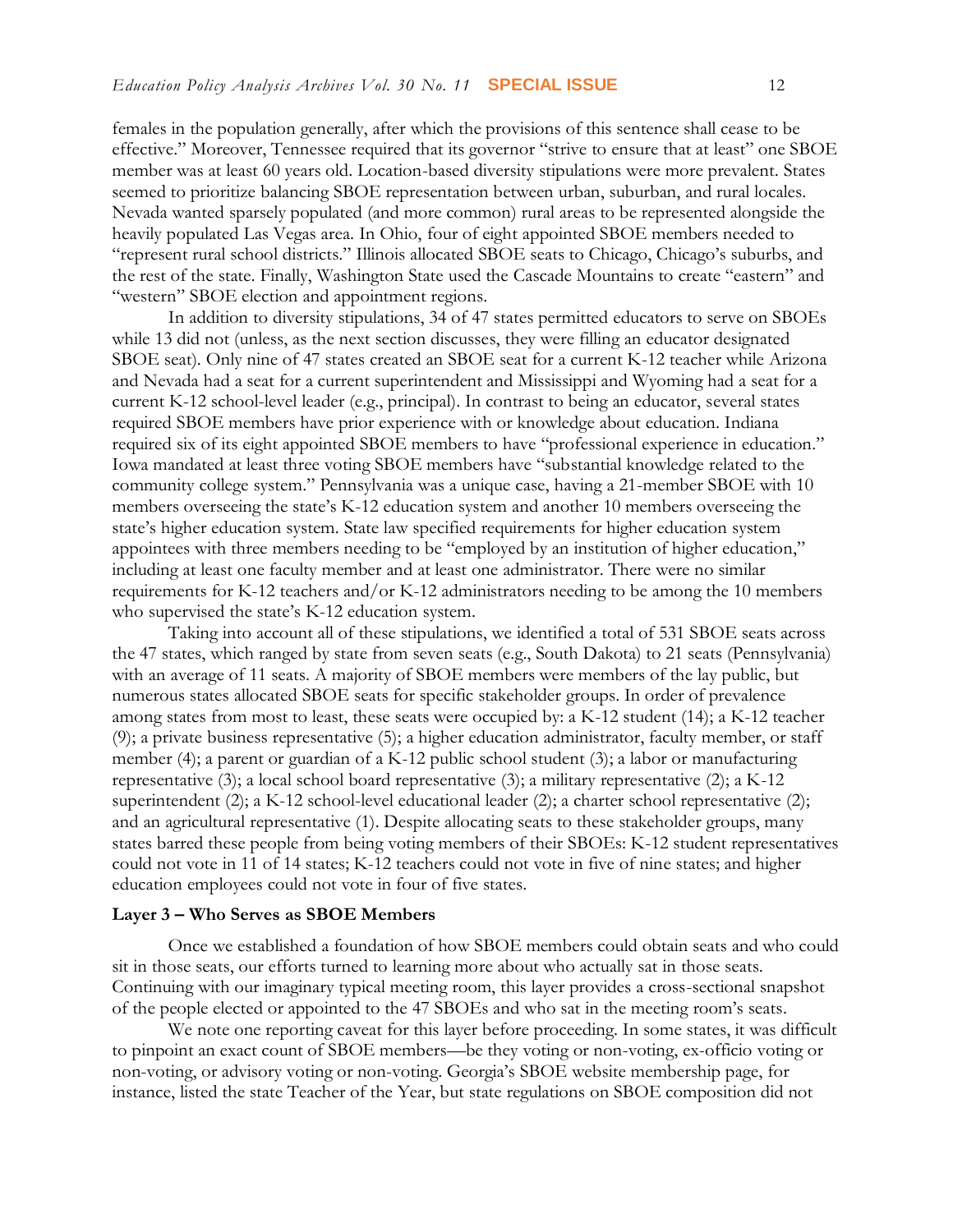include the state Teacher of the Year. Alabama included all ex-officio members in its official count, but Oregon did not. Idaho permitted ex-officio members to vote, but North Carolina did not. States like Alaska and Massachusetts created other boards to advise their SBOEs, but these advisory board members—despite being able to attend SBOE meetings—could not cast "official" votes and, in some cases, were not listed. In Layer 2, we tallied 531 "official" SBOE seats, but this layer reports findings for the 547 people that we identified after visiting all 47 SBOE website membership pages between September 2018 and August 2019.

Among the 547 SBOE members, we surmised that 51% identified as female and 46% identified as male. Within individual SBOEs, females comprised 14% to 82% while males comprised 11% to 86%. In Florida, Vermont, and West Virginia, females comprised less than 20% of the SBOE membership while males comprised less than 20% of the SBOE membership in Alabama, California, Colorado, Maine, and Utah. To compare an SBOE's gender composition with its state's gender composition, we drew upon figures from the American Community Survey's 2019 one-year wave. Female representation on SBOEs compared to their state's population ranged from being 37% underrepresented in Florida to being 32% overrepresented in California. Across all 47 states, females—on average—were 0.2% overrepresented on SBOEs. Male representation on SBOEs compared to their state's population ranged from being 39% underrepresented in Colorado to being 37% overrepresented in Florida. Across all 47 states, males—on average—were 3% underrepresented on SBOEs. Perhaps more striking is the difference in gender representation between the educator workforce and SBOE membership. In 2017-18, 76% of the educator workforce identified as female (NCES, 2021), a difference of 25% with respect to the average SBOE membership composition.

Turning to racial and ethnic demographics, the 547 SBOE members—as a group—identified as 77% White, 12% Black, 3% Hispanic, 1% Asian, 1% Pacific Islander, and less than 1% Native American or West Asian. While the percentage of White, Asian, and Native American, and Pacific Islander members are fairly similar to the national educator workforce (i.e., about 79% of teachers in the 2017-18 school year are White, 2% are Asian, and just over 1% are Native American or Pacific Islander), the percentage of Hispanic members are underrepresented compared to the educator workforce (9% are Hispanic) and the percentage of Black members are slightly overrepresented (7% are Black; NCES, 2021).

Within individual SBOEs, 27 of 47 SBOEs had at least 75% or more of members who identified as White with nine of 27 being 100% White. Among non-White races and ethnicities, 17 SBOEs were left without Black representation, 36 without Hispanic representation, 41 without Asian representation, 44 without Native American representation, and 46 without Pacific Islander or West Asian representation. We used the same American Community Survey data to compare an SBOE's racial and ethnic composition with its state's racial and ethnic composition. White representation ranged from being 53% underrepresented in Oregon to 35% overrepresented in Oklahoma ( $M = 10\%$  overrepresented). Black representation ranged from being 19% underrepresented in Georgia to 20% overrepresented in Oregon (*M* = 0.3% underrepresented). Asian representation ranged from being 39% underrepresented in Hawaii to 15% overrepresented in Arizona (*M* = 3% underrepresented). Hispanic representation ranged from being 24% underrepresented in Arizona to 25% overrepresented in Oregon (*M* = 4% underrepresented). Native American representation ranged from being 16% underrepresented in Alaska to 10% overrepresented in Oregon ( $M = 1\%$  underrepresented). Pacific Islander representation ranged from being 1% underrepresented in Alaska to 35% overrepresented in Hawaii (*M* = 0.6% overrepresented). We only had data about West Asian SBOE members for one of the 47 states, so we omit representation comparisons here.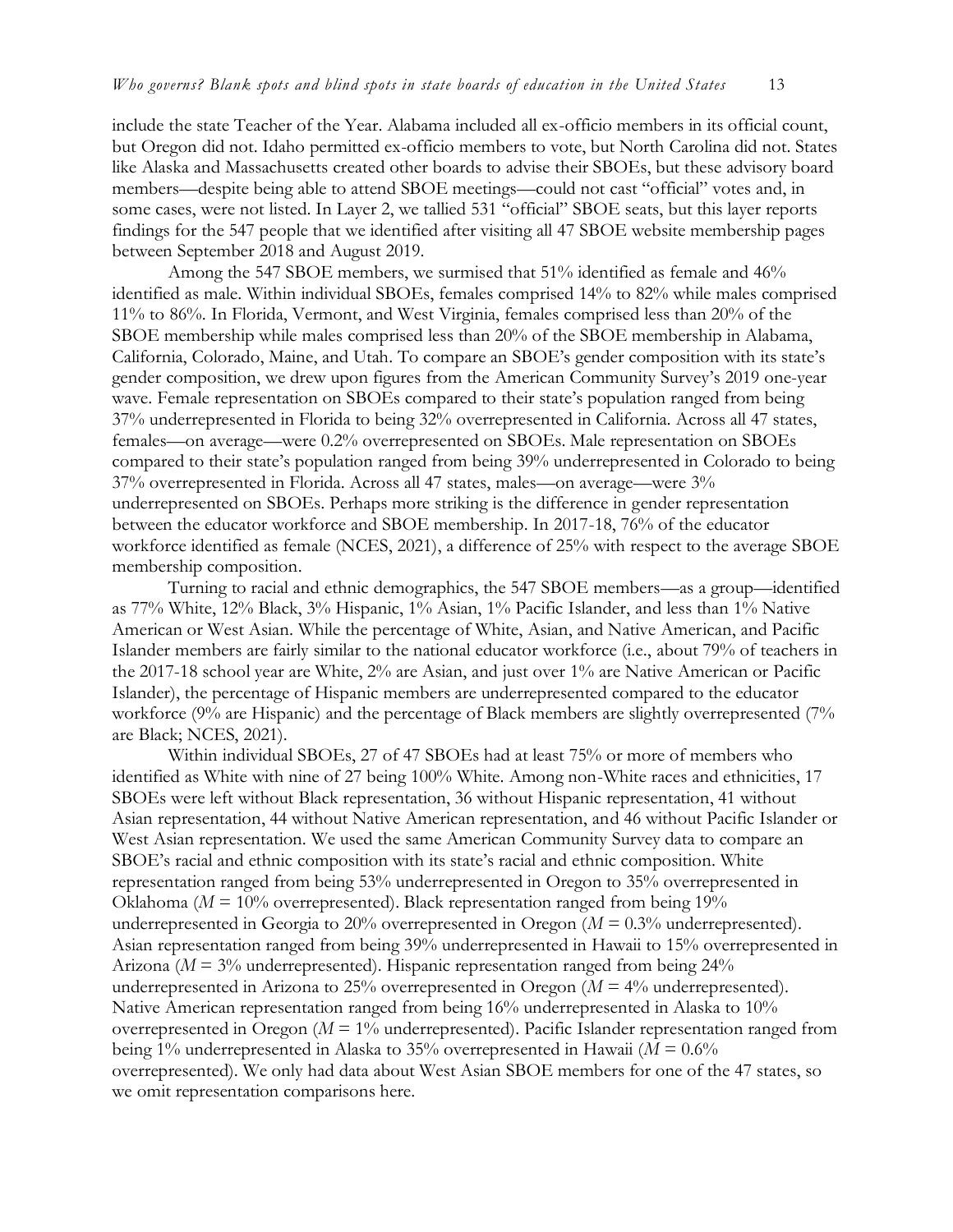We were able to calculate ages for 276 of the 547 SBOE members. Among these 276 people,

ages ranged from 16 to 89 years old with an average of 56 (*SD* = 12). Approximately 30% of these 276 people were less than 50 years old, 54% were between 50 and 69 years old, and 15% were at least 70 years old.

Regarding their terms of service, we gathered detailed information for 507 of the 547 SBOE members. The year of current election or appointment ranged from 1976 to 2019 with an average of 2014, and 28% of SBOE members started their terms before 2014 while 72% started after 2014. We identified partisanship for 270 of the 547 SBOE members, finding 42% identified as Republicans, 37% as Democrats, 20% as non-partisan, and 1% as independent. Regarding other civic service among the 547 members, 22% held some kind of other elected position (e.g., local school board member), 11% held another appointed position (e.g., state transportation commissioner), and 45% held a non-elected or non-appointed, but civic-related position (e.g., local Rotary Club officer).

Turning to SBOE member educational backgrounds, 88% reported having a graduate degree, but only 74% of the 88% listed specific degrees. Among the 354 of 480 SBOE members who had graduate degrees, 31% had a non-education master's degree, 26% had an education master's degree, 16% had a juris doctorate, 13% had a Ph.D., 11% had an Ed.D., and 3% had a noneducation terminal professional doctorate (e.g., Doctor of Nursing Practice).

A final characteristic about current SBOE members centered around what they did for a living. After reviewing SBOE websites and other documents, we were able to assign a job title to 496 of the 547 SBOE members. Among these 496 members, the seven most prevalent job titles were business executive (e.g., company owner, manager; 32%), educator (19%), retiree (14%), governmental official (9%), professional services provider (e.g., accountant; 8%), attorney (7%), and non-executive businessperson (e.g., salesperson; 6%). On the other side of the prevalence continuum, few SBOEs were populated by healthcare providers, social workers, farmers, and religious officials.

#### **Layer 4 – Who Serves as SBOE Leaders**

It is one thing to be elected or appointed to an SBOE as a member, but an entirely different thing to be elected or appointed as a leader of an SBOE. We re-reviewed data from Layer 3 to specifically explore characteristics of those charged with leading their SBOEs. Among the 547 SBOE members, we identified 97 in a leadership role: 44 chairs, 40 vice-chairs, and 13 secretary/treasurers.

Examining SBOE leaders generally by gender, 45% identified as female and 55% as male, which contrasted with the larger sample of 547 where 51% of SBOE members identified as female and 46% as male. For specific roles, 41% of chairs identified as female and 59% as male, 48% of vice-chairs identified as female and 52% as male, and 54% of secretary/treasurers identified as female and 46% as male. Turning to examine SBOE leaders generally by race or ethnicity, 80% identified as White, 11% as Black, 5% as Hispanic, 1% as either Asian or Native American, and no leaders identified as Pacific Islanders or West Asians. For specific roles, 84% of chairs identified as White, 11% as Black, and 11% as Hispanic. Among vice-chairs, 75% identified as White, 13% as Black, and 5% as Hispanic. Finally, 85% of secretary/treasurers identified as White while 8% identified as Black and 8% as Hispanic.

Regarding educational backgrounds of SBOE leaders generally, 90% held a graduate degree. Specifically, 93% of chairs, 88% of vice-chairs, and 85% of secretary/treasurers had a graduate degree. Turning to the job titles of SBOE leaders generally, the five most prevalent were business executive (33%), educator (18%), retiree (14%), attorney (7%), and governmental official (7%).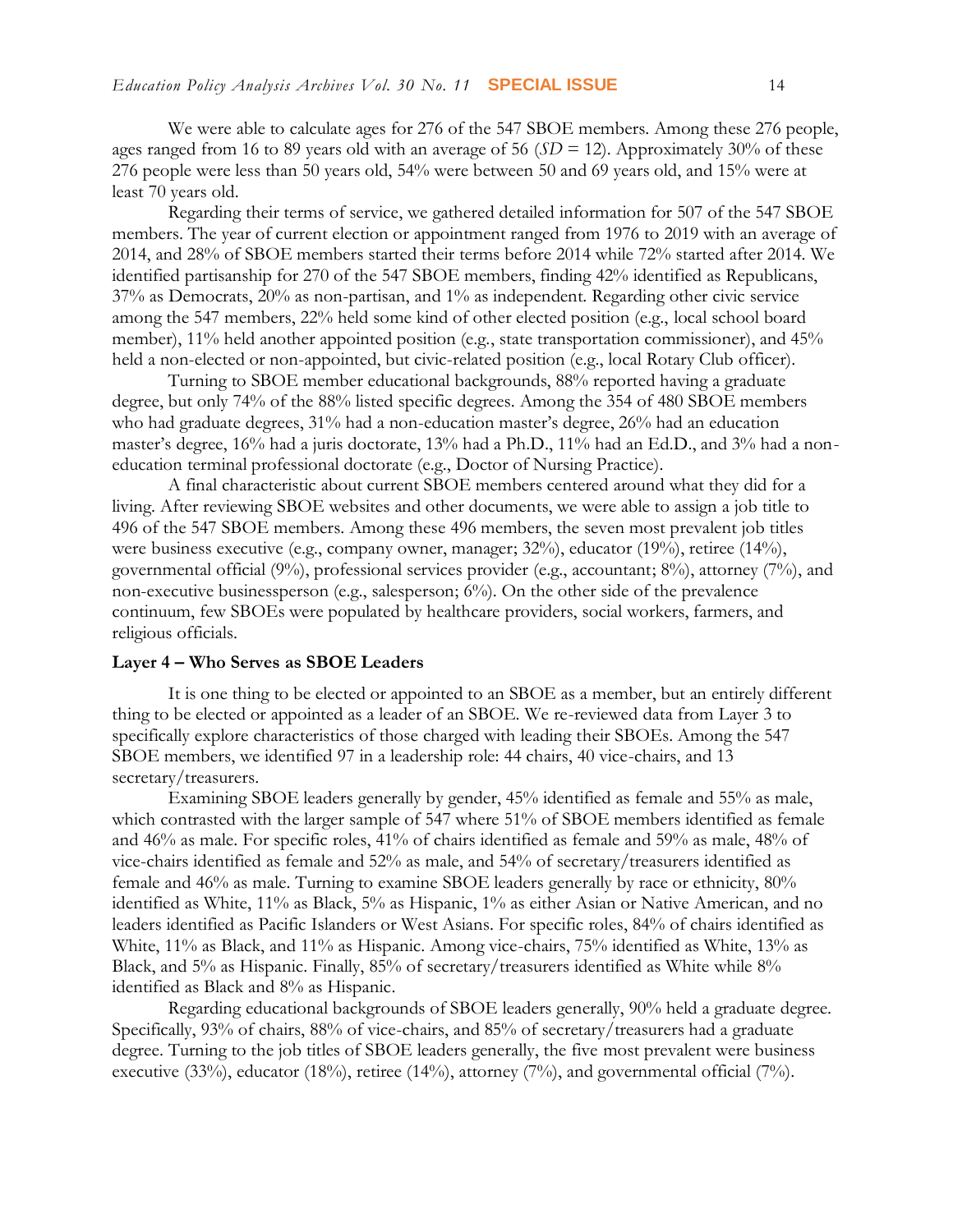Business executive was the most prevalent job title for SBOE chairs and vice-chairs followed by retiree for chairs and educator for vice-chairs.

#### **Discussion**

In this section, we leverage our conceptual framework rooted in blank spots and blind spots along with critical feminist theory (CFT) to reanalyze and discuss the first four layers in the findings section. As noted above, this strategy for thinking about and reading data in waves and thinking through and with different perspectives can reveal new patterns in the data that are distinct from the original, while also maintaining remnants of the original patterns (Barad, 2006). On its own, CFT raises important questions about representation and access. However, applying CFT through a diffractive, multifocal approach enables the consideration of findings from more traditional analyses alongside more critical analyses, providing a fuller, more comprehensive examination. Following the application of our diffractive method, we then turn to several other considerations about SBOEs before concluding with implications and recommendations for future research.

#### **Layer 5 – Who Is (and Is Not) Represented and Advantaged on SBOEs**

CFT focuses on how power and patriarchy can be preserved via social, political, and organizational structures (Young & Reynolds, 2017). Within this focus is an attention to identifying and discussing how some groups of people have gained—and maintained—power and privilege (Young & Marshall, 2013). For SBOEs, CFT provides an opportunity to explore how policies such as state laws—have shaped access and who appears to have (and have not) benefitted from that access. We structure this sub-section around our third research question, which queried who is (and is not) represented and advantaged based on SBOE memberships.

#### **How SBOEs are Populated**

CFT encourages an intentional search for facts and assumptions—both implicit and explicit—that are embedded in policies. These facts and assumptions were once constructed in some historical context (e.g., 1950s) and then, as they perpetuated over time, became part of reality and "the way we do things around here" (Deal & Kennedy, 1982, p. 231). We highlight one point related to SBOE populations. There was considerable variance in how states viewed educators with respect to SBOEs. While 34 of 47 states permitted educators or those with "professional experience in education" to serve on SBOEs, 13 did not. This finding suggests that approximately 30% of U.S. states with SBOEs did not have someone at the decision-making table who had intimate knowledge about the very system the SBOE was charged with governing.

Moreover, when educators were invited to the decision-making table, nearly half were relegated to be non-voting members. Even fewer K-12 administrators—school- or district-level were formally part of SBOEs. Just four of 47 states explicitly allocated seats for K-12 administrators. We were pleased to see, though, the number of states who permitted students to be SBOE members. Despite being more prevalent members than K-12 teachers or K-12 administrators, though, even fewer students had the right to vote with some states, like Washington State, saying that "[a]lthough student representatives are nonvoting [SBOE] members, they are encouraged to provide meaningful input on issues regarding educational policy." What are states saying about those involved in the education system by not granting these people voting rights alongside their lay peers? There appear to be assumptions about whose voices should and should not count with respect to educational policy and decision-making. Given that the majority of those who learn and teach in K-12 schools are students and teachers, one would think that the state governing bodies that regulate teaching and learning would more fully include students and teachers in policymaking processes.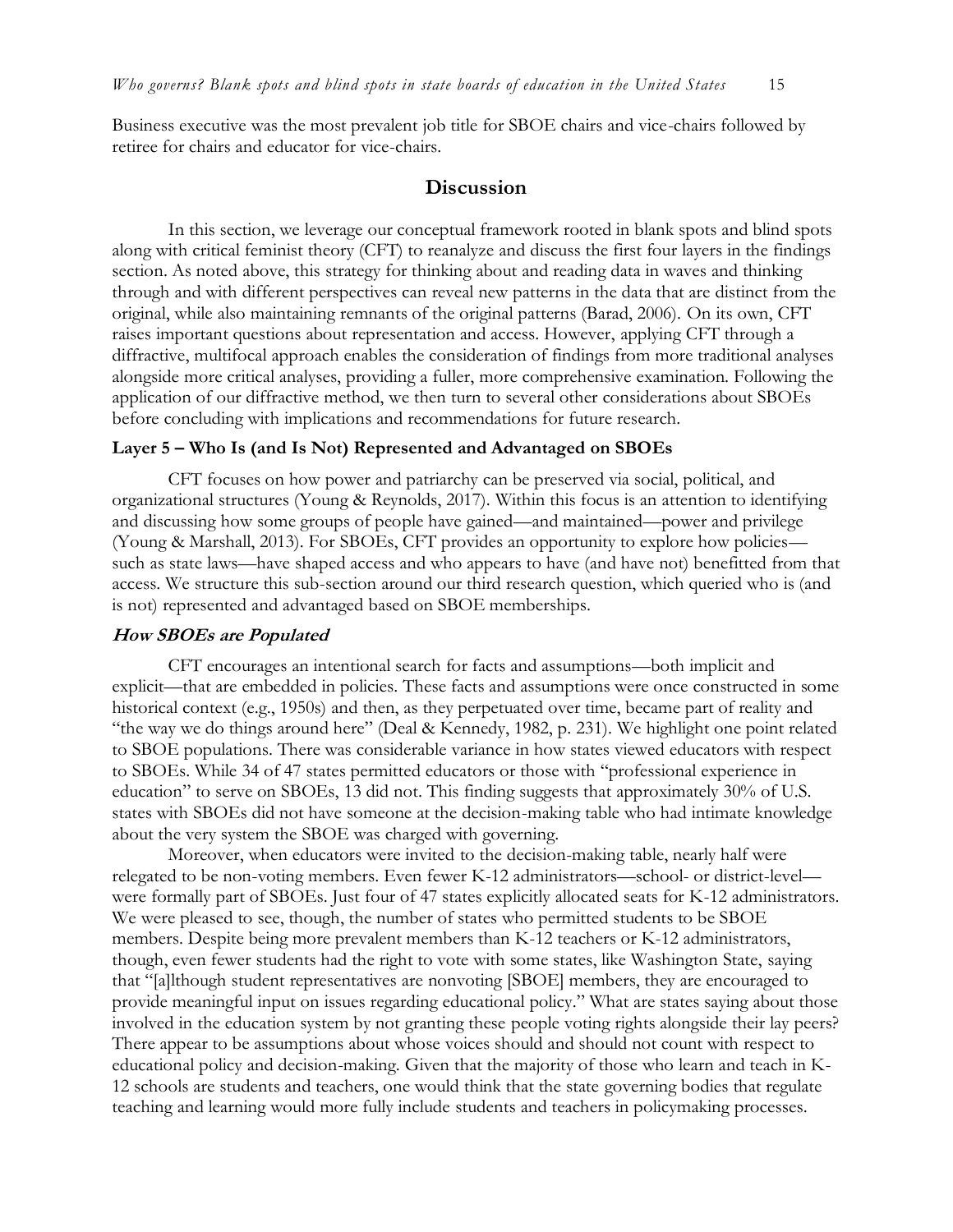Instead, most SBOEs appear to observe the paternalistic practice of allowing representatives of the student (the majority of whom are minors with few rights) and the teacher (the majority of whom are women) populations to share their perspectives, but not share actual decision-making authority.

#### **Whom SBOEs Represent and Advantage**

Just because states permitted educators to serve on SBOEs did not guarantee that educators would be elected or appointed. Among the current job titles of SBOE members serving terms between 2018 and 2019, just 19% were educators while 53% had some affiliation with private business as either an executive, non-executive, or professional services provider. These findings suggest that business interests were likely overrepresented and over-advantaged at SBOE decisionmaking tables. Extending a point from above, students and those working in the education system were underrepresented among SBOEs in the US. Consequently, SBOE members skewed towards the private sphere, and some appeared to have little to no access to perspectives from the current education system.

Without these current perspectives, Barad's (2006) ideas about old and new come to mind. We found that SBOE members were, on average, 56 years old. Many likely came of age during the 1980s, which is when the Reagan Administration commissioned a report that found the U.S. education system faced a "rising tide of mediocrity" (National Commission on Excellence in Education, 1983, p. 5). To what extent did that decade—and SBOE members' prior experiences with schools—inform what and how they think about education? More generally, what assumptions do SBOE members hold about the education system? To what extent have SBOE members kept current on recent research or the implications of accountability policies on minoritized students and communities? It bears repeating that only a handful of SBOEs reflected proportional racial diversity and only a few SBOEs deliberately invited current students and educators to contribute to discussions and vote on critical issues about an essential pillar of our society. As a result, we wonder whether many SBOEs made decisions that were informed by populations who would be subject to those decisions' consequences.

#### **Differential Effects on Women and Minoritized Populations**

Only two states—New Jersey and Tennessee—affirmatively worked to ensure that SBOE members reflected their state's general or student population in terms of gender and race/ethnicity. Tennessee's person-based diversity stipulation, though, had a sunset-type provision. When "the membership of the board reflects the percentage of females in the population generally", the stipulation "shall cease to be effective." This kind of language appears to presume that once there is parity between the SBOE membership and Tennessee's population, the gender "issue" has been solved.

Other states like Arkansas or Washington State seemed to take more symbolic actions, suggesting that governors "consider" a state's population when making SBOE appointments. As language in important, "consider" is not "shall" or "will," leaving governors with wide discretion on whom to appoint. Scores of other states took no action at all—neither requiring nor recommending person-based diversity stipulations. These findings contrasted with a number of states that intentionally sought to ensure specific populations were represented. One example is a concern that rural areas be represented alongside their suburban and urban areas—either by requiring rural areas be represented (e.g., Ohio) or allocating SBOE seats based on state-created education districts that were more numerous than the number of U.S. Congressional districts in a given state.

#### **Implications and Future Research**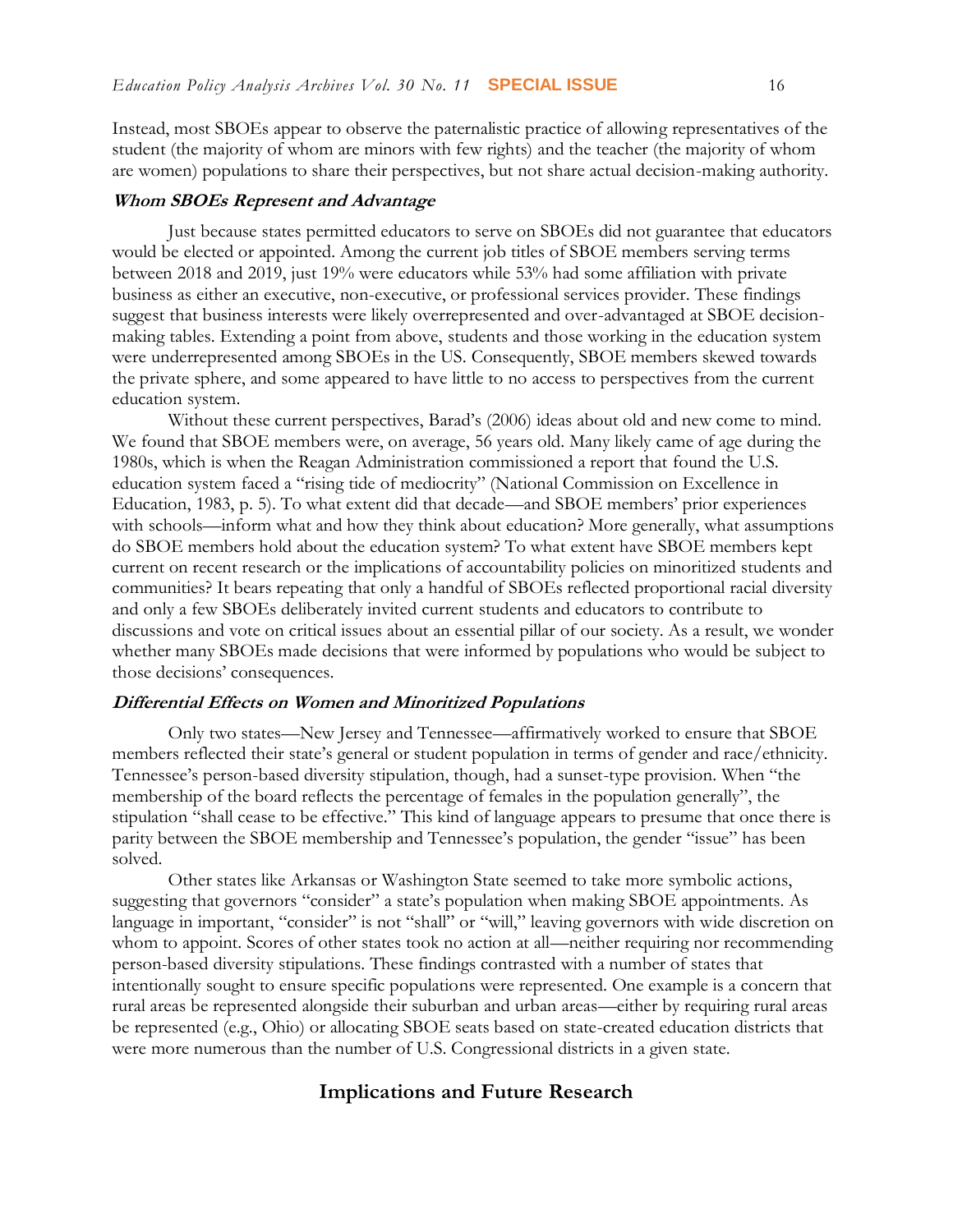To our knowledge, this study is among the first to take a comprehensive descriptive and critical look at the people who populate SBOEs in the US. While prior research (e.g., McCarthy et al., 1993) examined the structures and election and appointment procedures, numerous blank spots (i.e., what we have an incomplete understanding of) and blind spots (i.e., what we do not know)—as Wagner (1993) refers to them—remain unaddressed. To this point, our findings—while unique in many ways—filled some blank spots. They added to the body of knowledge about SBOEs produced thus far that has attempted to describe, map, and critique these policymaking entities.

The dataset we constructed for the present study and detailed findings we were able to offer, such as how Massachusetts elected its student representative on its SBOE, filled blank spots in the knowledge base. Recognizing that the illumination of blind spots requires thinking beyond normative practice—"questions that are not new […] just new to researchers doing the borrowing" (Wagner, 1993, p. 18), we adopted a CFT lens to think about SBOEs and their membership. Specifically, we engaged in "concentrated looking" (Diem & Young, 2015, p. 845), reviewing and rereviewing the layers of our findings, asking how SBOEs might contribute to inequitable representation and inequitable distribution of power.

Based on this work, we highlight two implications. First, only two states explicitly committed to efforts to diversify their SBOEs by gender and race/ethnicity. In contrast, quite a few states worked to ensure that specific professions or areas of the state were represented. Who SBOE members appeared to represent differed from state to state, which had significant implications for what interests were represented, what priorities were chosen, and, ultimately, what influence the SBOE had on a state's education system. Williams (2000) would suggest that racial representation is particularly important, given the historical and institutional systems of privilege and oppression embedded within governing bodies like SBOEs. Affirmative policies like those in New Jersey and Tennessee were intended to normalize the inclusion of women on SBOEs, but many other states relied on those who appointed SBOE members to promote inclusion and ensure representation. With 70% of states with SBOEs permitting governors to appoint SBOE members, it stands to reason that governors—and those who exert influence on governors—are well-positioned to better ensure that SBOEs actually represent not only the state's population, but the population of people who attend and work in schools (e.g., students, educators).

Second, state legislatures should have frank conversations about whether educators and students should be permitted to be voting members of SBOEs. As scholars like Welton and colleagues (2017) and Bertrand (2019) have found, conversations between those making decisions (e.g., policymakers) and those subject to those decisions (e.g., students) can uncover assumptions both implicit and explicit—that those in power hold about the education system and those who live in it. What does a state lose, for instance, by forbidding educators and/or students from joining an SBOE, much less being a voting member? Elevating expertise from those directly experiencing the system holds promise to improve the quality of decisions that SBOEs make (see Mitra, 2018).

These implications and the present study's findings generally provide a number of fruitful and necessary avenues of future research. We highlight two here. First, we need to know more about why SBOE members are appointed. This study highlighted the "how," but future research can critically examine why certain SBOE members were appointed, for instance, while others were not. This kind of research can help uncover potential influence networks that may or may not support public education. Second, we encourage others to use diffractive methods to construct their own datasets and then use critical theories—like we did with CFT in this study—to examine and critique those datasets. Governing bodies like SBOEs and SEAs and those in power, such as CSSOs, likely want to project a certain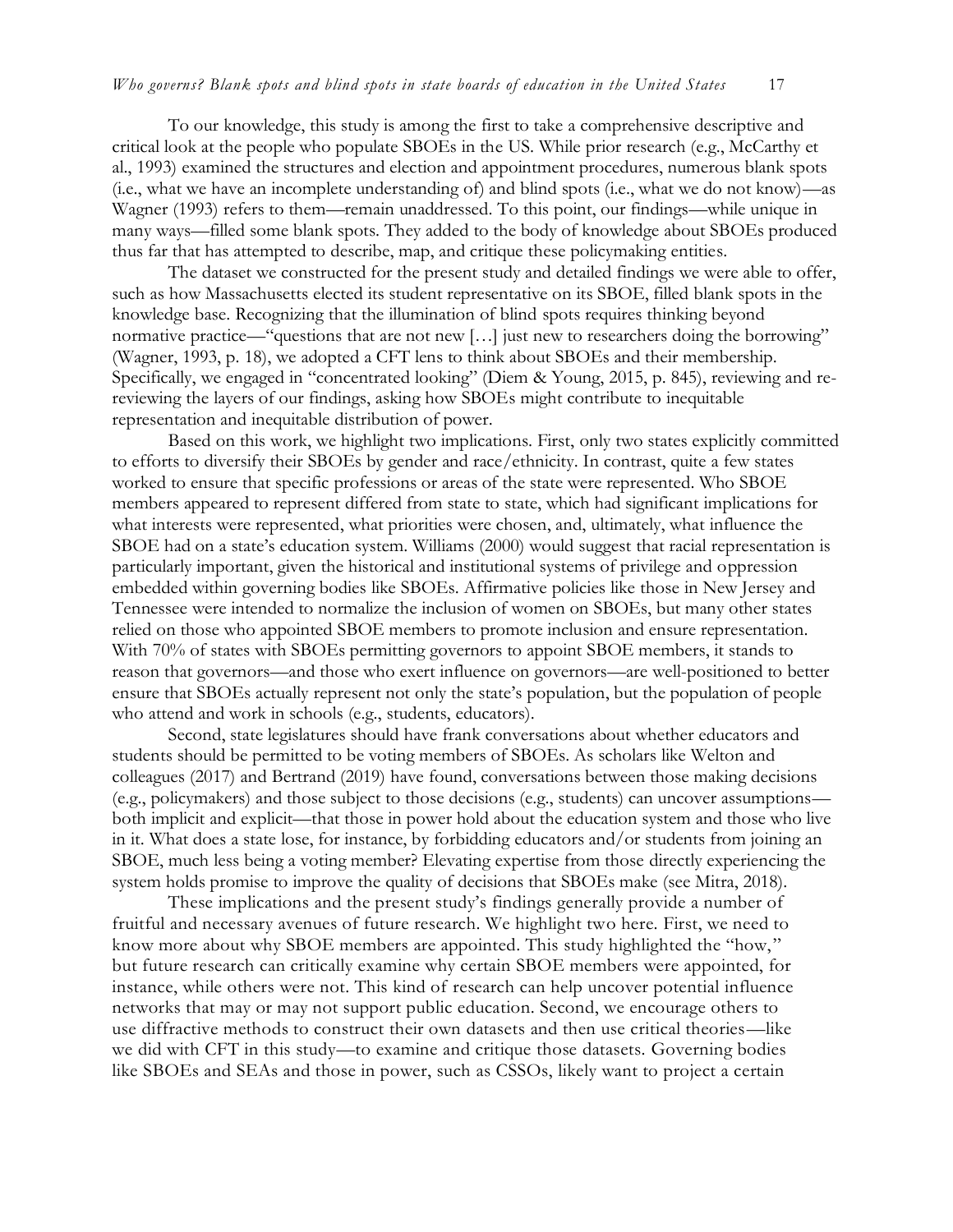image to the public—and it is incumbent upon researchers to interrogate those images to see if substance, in fact, matches aesthetic.

### **References**

- Barad, K. (2006). *Meeting the universe halfway: Quantum physics and the entanglement of matter and meaning*. Duke University Press.
- Beach, F. F., & Will, R. F. (1955)*. The state and education: The structure and control of public education at the state level* (Misc. No. 23). United States Department of Health, Education, and Welfare, Office of Education.
- Bell, D. 1987. *And we are not saved: The elusive quest for racial justice*. Basic Books.
- Bertrand, M. (2019). "I was very impressed": Responses of surprise to students of color engaged in youth participatory action research. *Urban Education, 54*(9), 1370-1397. <https://doi.org/10.1177/0042085916648744>
- Bowe, R., Gewirtz, S., & Ball, S. J. (1994). Captured by the discourse? Issues and concerns in researching 'parental choice'. *British Journal of Sociology of Education, 15*(1), 63-78. <https://doi.org/10.1080/0142569940150104>
- Clark, C. J. (2019). *Gaining voice: The causes and consequences of black representation in the American states*. Oxford University Press.
- Corti, L. (2004). Archival research. In M. S. Lewis-Beck, A. Bryman, & T. Futing Liao (Eds.), *The Sage encyclopedia of social science research methods* (pp. 21-23). Sage.
- Crenshaw, K. (1989). Demarginalizing the intersection of race and sex: A Black feminist critique of antidiscrimination doctrine, feminist theory, and antiracist politics. *University of Chicago Legal Forum, 140*, 139-168.
- Dahl, R. A. (1989). *Democracy and its critics*. Yale University Press.
- Deal, T. E., & Kennedy, A. A. (1982). *Corporate cultures: The rites and rituals of organizational life*. Addison-Wesley.
- Denzin, N. K. (1978). *The research act* (2nd ed.). McGraw-Hill.
- Diem, S., & Young, M. D. (2015). Considering critical turns in research on educational leadership and policy. *International Journal of Educational Management, 29*(7), 838-850. <https://doi.org/10.1108/IJEM-05-2015-0060>
- Dixon-Román, E. J. (2016). Diffractive possibilities: Cultural studies and quantification. *Transforming Anthropology, 24*(2), 157-167. <https://doi.org/10.1111/traa.12074>
- Hardy-Fanta, C., Lien, P. T., Pinderhughes, D. M., & Sierra, C. M. (2007). Gender, race, and descriptive representation in the United States: Findings from the gender and multicultural leadership project. *Journal of Women, Politics & Policy, 28*(3-4), 7-41. [https://doi.org/10.1300/J501v28n03\\_02](https://doi.org/10.1300/J501v28n03_02)
- Henig, J. R. (2013). *The end of exceptionalism in American education: The changing politics of school reform*. Harvard Education Press.
- Kysilko, D. (2011). *State boards: A critical link to quality education*. National Association of State Boards of Education.
- Ladson-Billings, G., & Tate, W. F., IV. (1995). Toward a critical race theory of education. *Teachers College Record, 97*(1), 47–68.
- Lee, G., & Kwak, Y.H. (2012). An open government maturity model for social media-based engagement. *Government Information Quarterly, 29*(4), 492-503. <https://doi.org/10.1016/j.giq.2012.06.001>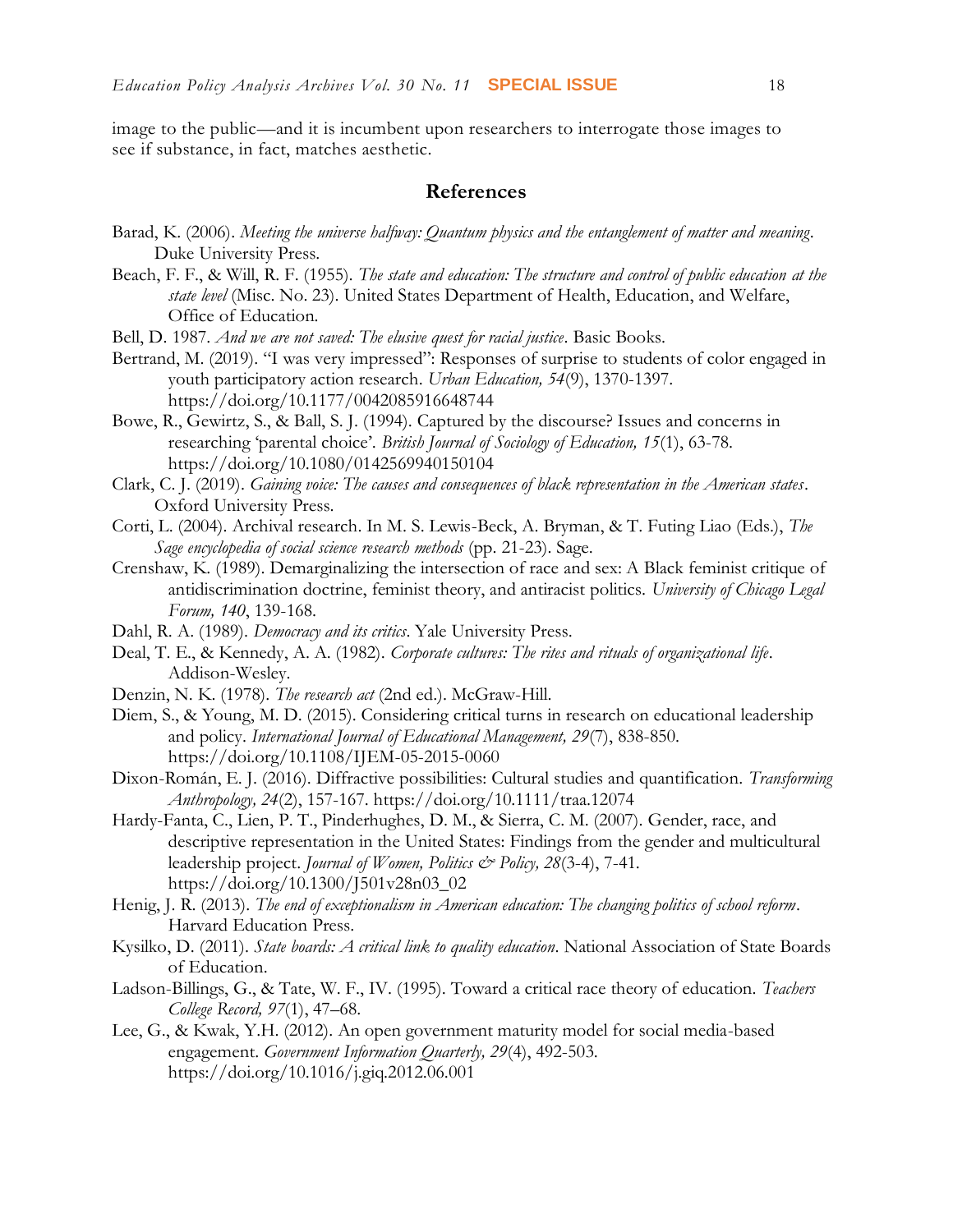- 
- McCarthy, M., Langdon, C., & Olson, J. (1993). *State education governance structures* (Research No. EG-93-1). Education Commission of the States.
- McFarlane, C. (2009). Translocal assemblages: Space, power and social movements. *Geoforum, 40*(4), 561-567.<https://doi.org/10.1016/j.geoforum.2009.05.003>
- Mitra, D. (2018). Student voice in secondary schools: The possibility for deeper change. *Journal of Educational Administration, 56*(5), 473-487.<https://doi.org/10.1108/JEA-01-2018-0007>
- Morgan-Fleming, B., Riegle, S., & Fryer, W. (2007). Narrative inquiry in archival work. In D. J. Clandinin (Ed.), *Handbook of narrative inquiry: Mapping a methodology* (pp. 81-98). Sage. <https://doi.org/10.4135/9781452226552.n3>
- Morrow, R. A., & Brown, D. D. (1994). *Critical theory and methodology*. Sage.
- National Association of State Boards of Education (NASBE). (2015). *State education governance models*. Retrieved from<http://www.nasbe.org/>
- National Center for Educational Statistics (NCES). (2021). Characteristics of public school teachers. Retrieved from https://nces.ed.gov/programs/coe/indicator/clr
- National Commission on Excellence in Education. (1983). *A nation at risk: The imperative for educational reform. A report to the Nation and the Secretary of Education*. United States Department of Education.
- Patton, M. Q. (2002). *Qualitative research and evaluation methods* (3rd ed.). Sage.
- Pitkin, H. (1967). *The concept of representation*. University of California Press.
- Shenton, A. K. (2004). Strategies for ensuring trustworthiness in qualitative research projects. *Education for Information, 22*(2), 63-75.<https://doi.org/10.3233/EFI-2004-22201>
- Tormey, S. (2015). *The end of representative politics*. Polity Press.
- Trounstine, J., & Valdini, M. E. (2008). The context matters: The effects of single-member versus at‐large districts on city council diversity. *American Journal of Political Science, 52*(3), 554-569. <https://doi.org/10.1111/j.1540-5907.2008.00329.x>
- Ulmer, J. B. (2016). Diffraction as a method of critical policy analysis. *Educational Philosophy and Theory, 48*(13), 1381-1394.<https://doi.org/10.1080/00131857.2016.1211001>
- Wagner, J. (1993). Ignorance in educational research: Or, how can you not know that? *Educational Researcher, 22*(5), 15-23.<https://doi.org/10.3102/0013189X022005015>
- Welton, A. D., Harris, T. O., Altamirano, K., & Williams, T. (2017). The politics of student voice: Conceptualizing a model for critical analysis. In M. D. Young & S. Diem (Eds.), *Critical approaches to education policy analysis: Moving Beyond Tradition* (pp. 83-109). Springer. [https://doi.org/10.1007/978-3-319-39643-9\\_5](https://doi.org/10.1007/978-3-319-39643-9_5)
- Williams, M. (2000). The uneasy alliance of group representation and deliberative democracy. In W. Kymlicka & W. Norman (Eds.), *Citizenship in diverse societies* (pp. 124-153). Oxford University Press.<https://doi.org/10.1093/019829770X.003.0005>
- Young, M. D. (1999). Multifocal educational policy research: Toward a method for enhancing traditional educational policy studies. *American Educational Research Journal, 36*(4), 677-714. <https://doi.org/10.3102/00028312036004677>
- Young, M. D., & Marshall, C. (2013). Critical feminist theory. In B. Irby, G. Brown, R. Lara-Alecio, & S. Jackson (Eds.), *The handbook of educational theories* (pp. 975-984). Information Age Press.
- Young, M. D., & Reynolds, A. L. (2017). Critically examining policy workers and policy work within state boards of education. In M. D. Young & S. Diem (Eds.), *Critical approaches to education policy analysis—Moving beyond tradition* (pp. 19-41). Springer. [https://doi.org/10.1007/978-3-](https://doi.org/10.1007/978-3-319-39643-9_2) [319-39643-9\\_2](https://doi.org/10.1007/978-3-319-39643-9_2)
- Young, M. D., & Skrla, L. (Eds.). (2003). *Reconsidering feminist research in educational leadership*. SUNY Press.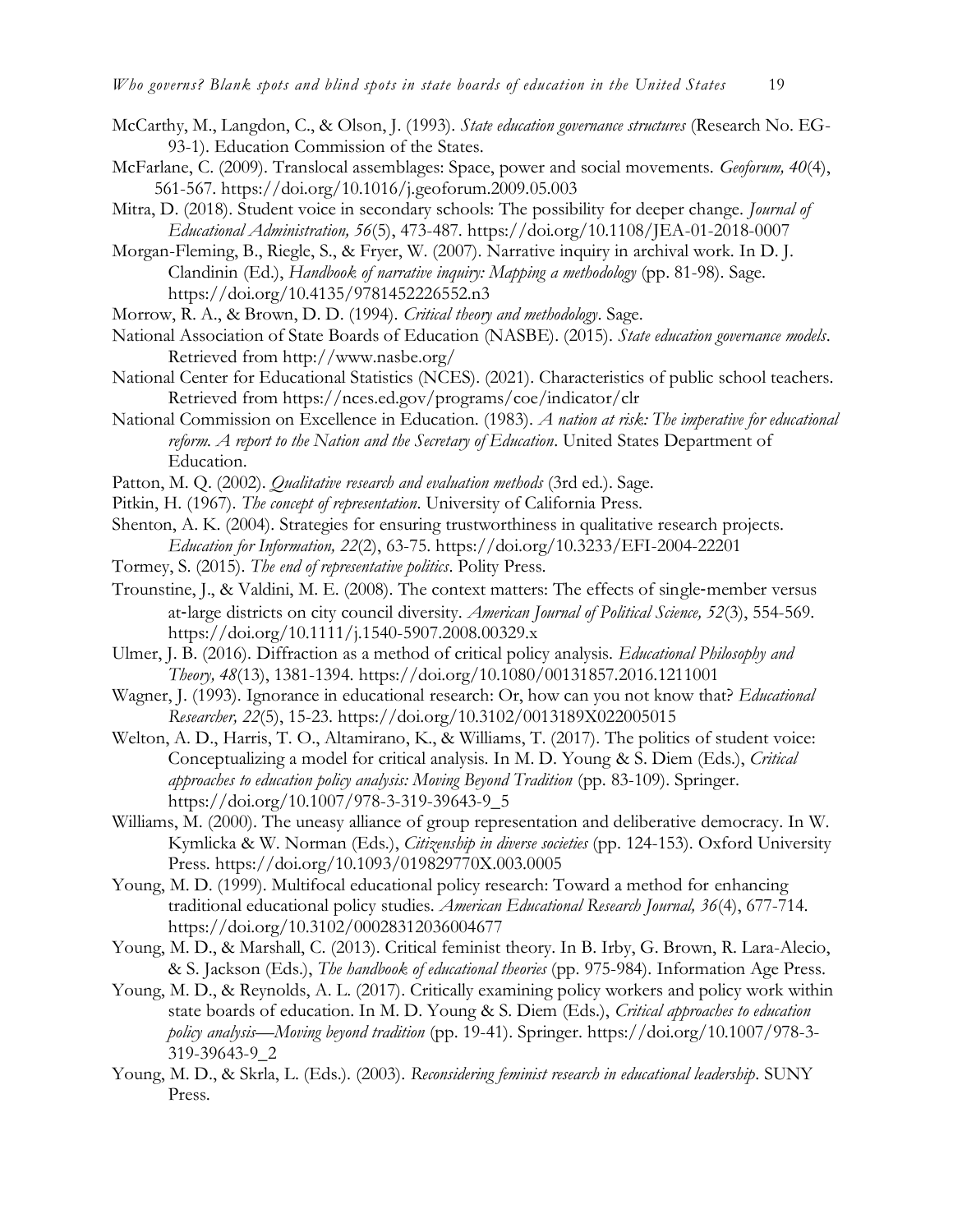- Young, M. D., VanGronigen, B. A., & Reynolds, A. L. (2019). State boards of education: Lesser known policy actors. *Educational Policy, 33*(1), 205-233. <https://doi.org/10.1177/0895904818807311>
- Young, M. D., VanGronigen, B. A., Rodriguez, K., Tmimi, S., & McCrory, A. (2021). Do state boards of education offer an avenue for public voice? *Urban Education, 56*(4), 552-580. <https://doi.org/10.1177/0042085920953887>

### **About the Authors**

#### **Bryan A. VanGronigen**

University of Delaware [bvg@udel.edu](mailto:bvg@udel.edu)

<https://orcid.org/0000-0001-8352-8473>

Bryan A. VanGronigen is an assistant professor of education specializing in educational leadership in the School of Education at the University of Delaware. His overarching research focus is on organizational resilience and change management in K-12 schools with specific interest areas in school improvement efforts, the preparation of educational leaders, and educational policy analyses.

#### **Michelle D. Young**

Loyola Marymount University [michelle.young@lmu.edu](mailto:michelle.young@lmu.edu) <https://orcid.org/0000-0002-8380-9176>

Michelle D. Young is dean of the School of Education and a professor of educational leadership and policy at Loyola Marymount University and executive director emeritus of the University Council for Educational Administration. Her research focuses on the development of educational leaders along with educational politics and policy.

#### **Kevin Rodriguez**

University of Virginia

## [kar3mz@virginia.edu](mailto:kar3mz@virginia.edu)

Kevin Rodriguez is an undergraduate student at the University of Virginia who is pursuing a bachelor's degree in political philosophy, policy, and law. Following graduation, Kevin plans to attend law school in preparation for a career as a lawyer or in politics.

#### **About the Editors**

#### **Sarah Diem**

University of Missouri diems@missouri.edu <https://orcid.org/0000-0003-0798-5220>

Sarah Diem is a professor of educational policy and leadership in the Department of Educational Leadership & Policy Analysis at the University of Missouri. Her research focuses on the sociopolitical and geographic contexts of education, paying particular attention to how politics, leadership, and implementation of educational policies affect outcomes related to equity, opportunity, and racial diversity within public schools.